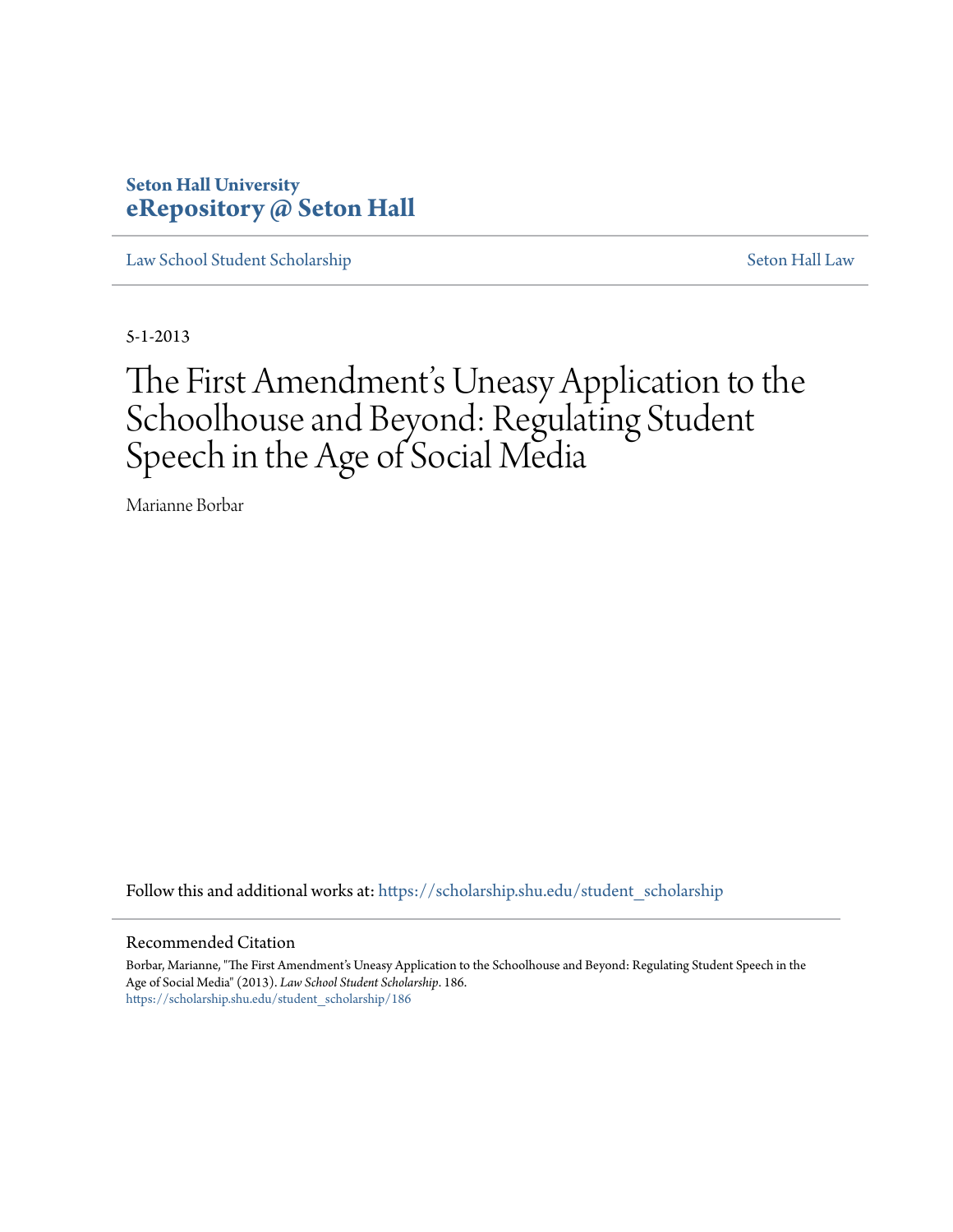### **THE FIRST AMENDMENT'S UNEASY APPLICATION TO THE SCHOOLHOUSE AND BEYOND: REGULATING STUDENT SPEECH IN THE AGE OF SOCIAL MEDIA**

#### **Marianne Borbar**

#### **April 26, 2013**

#### **I. Introduction**

The First Amendment rights of students have often collided with a school's authority to discipline students and maintain order. Social networking has compounded the potential for conflict between individual liberty and promotion of effective school functions.

Social media is the predominant way that people interact with one another. People can share their personal information with the world by the click of a button. The various forms of Social Media applications allow users the means to chronicle every step they take, post pictures, and maintain long distance relationships with their loved ones. The proliferation of the Internet affords citizens the opportunity to speak their minds on issues from Government relations to the latest celebrity break-up.

Social media applications include many different outlets for people. Facebook is the most used social media network that allows people to share their opinions, photographs and lives with others. LinkedIn is another social media application where professionals can post their resumes and build their business connections. Twitter allows people and celebrities to voice their joys and grievances. The numbers of social media options are too numerous to list, but they all share one thing. A person's voice is capable of being heard by anyone with a computer or a smartphone.

1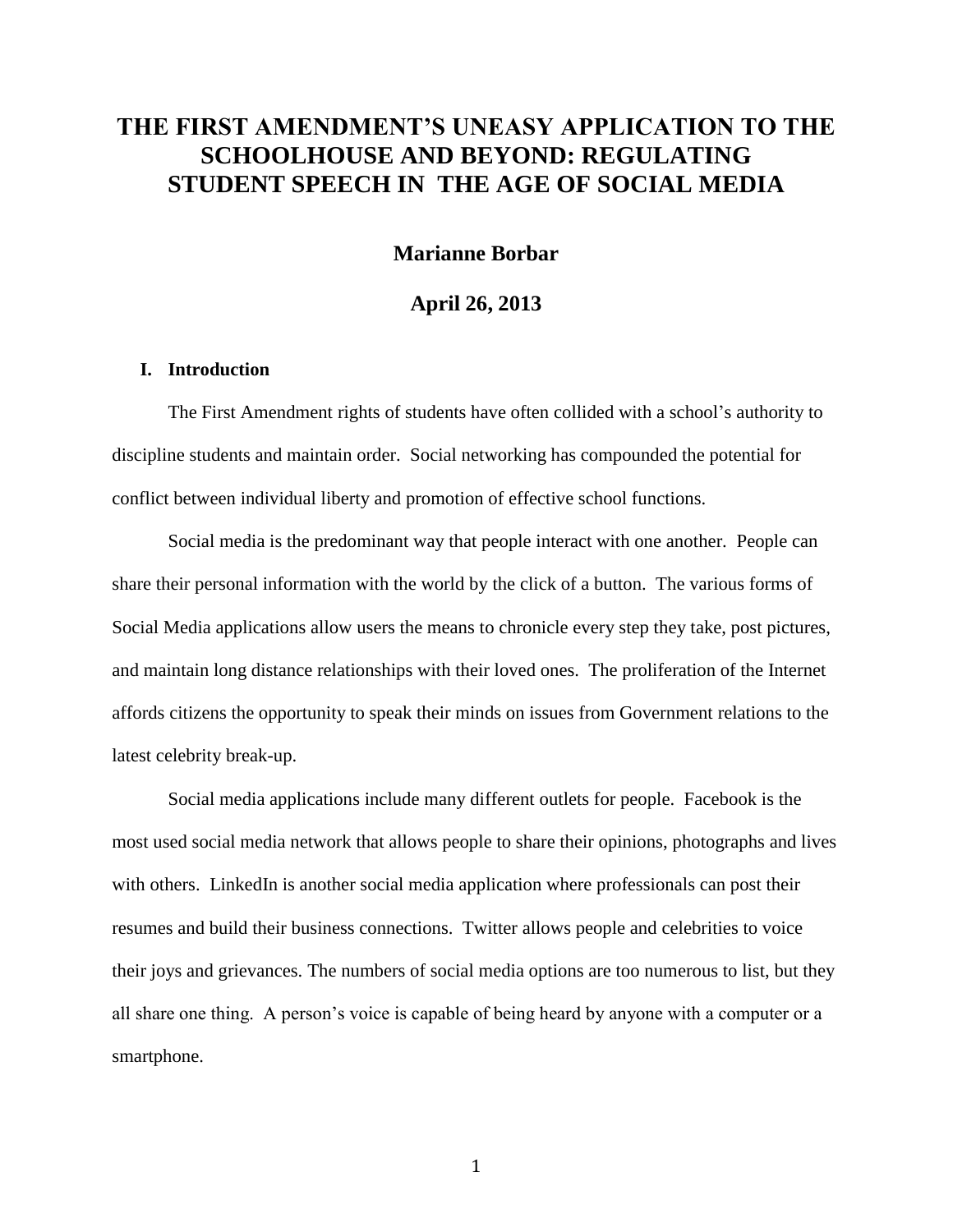Personal social media accounts can be created in seconds provided that the user has a valid e-mail address. People are not restricted in the use of their accounts. The United States Constitution grants Internet users the freedom to blog and tweet their thoughts to the world. A child who is old enough to operate a computer can create a social media account. Students are using social media to communicate with their peers on a regular basis. Teenagers today have a greater propensity to post their every move on-line, because it is "cool" and of course, "everyone is doing it". Facebook, Twitter and the like have not shown signs of stagnation. Posting a picture or complaining about too much homework on one of the many social media applications has become second nature to many people, in particular students. I do not have a Facebook account, but it amazes me how much time my friends spend checking and updating their Facebook pages. The fact remains that many students use social media to communicate every day, which is unlikely to slow down.

Social networking has become a dangerous tool that can lead to arrest and discipline. A Facebook post, a tweet or blog entry can show what a student is thinking regardless if the student does not mean what he writes. Social media does increase the likelihood that speech will reach school administrators, teachers, students and parents. Schools are monitoring the student's thoughts and punishing them as a result. This paper will illustrate the number of offenses committed by students from the benign to the dangerous hateful slander and how school administrators are reacting to these offenses.

#### **II. How Social Media Gets Students into Trouble**

Schools often attempt to extend their authority to discipline student behavior committed off-campus. Additionally, numerous tragic events have exacerbated the problem of more students getting into trouble for their off-campus speech. Most recently, the Newtown,

2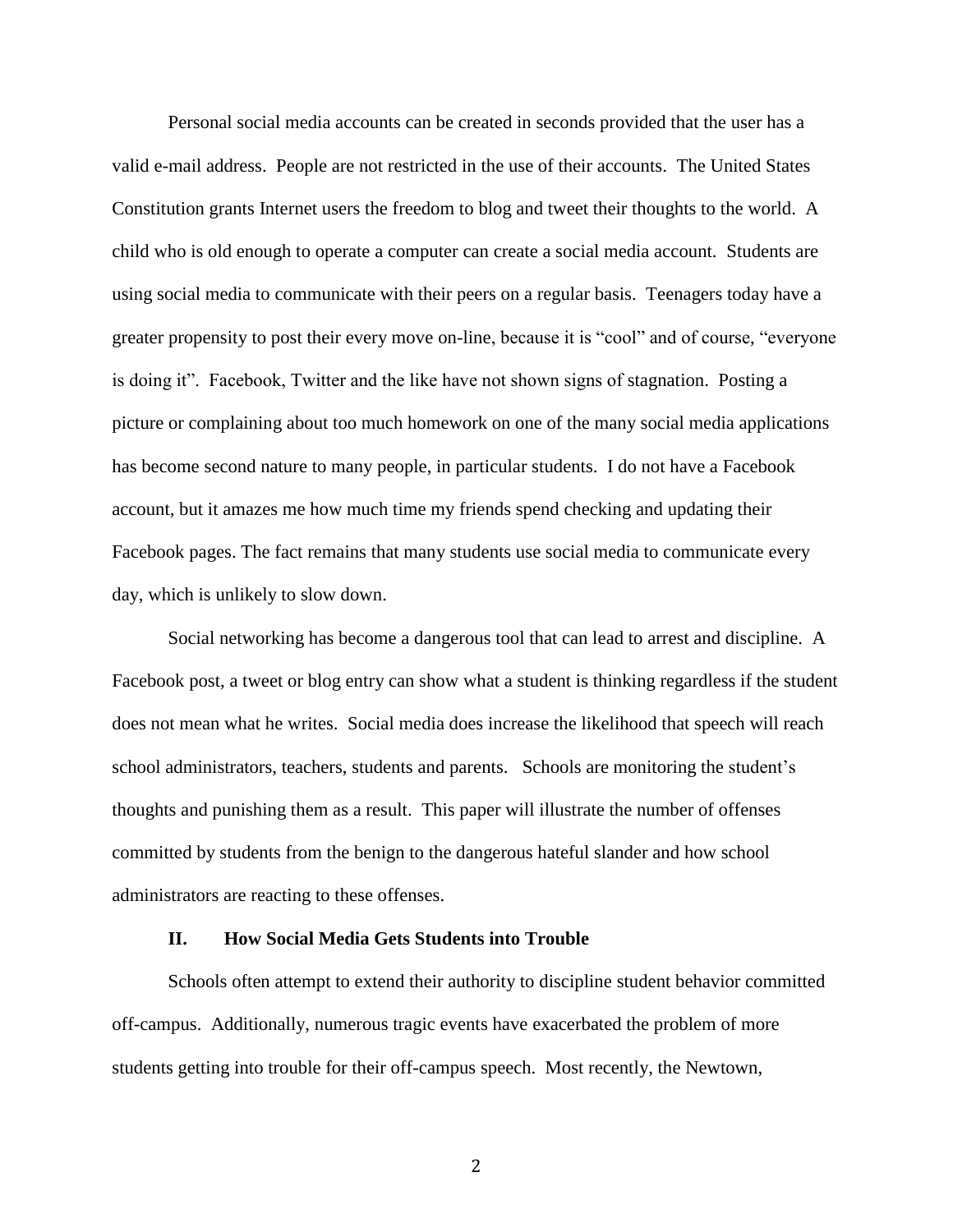Connecticut shootings has many educators on high alert causing students First Amendment rights to be violated. Administrators often use the fact that messages posted on social media websites are within the school's authority to punish, because it substantially disrupts the classroom once that message reaches the school. Below, are examples where two students were disciplined for speech that was not delivered through social media channels.

Courtni Webb, a high school senior from San Francisco was suspended after writing a poem about the Newtown school shootings.<sup>1</sup> The poem was not posted on-line or read out loud in her class. Her teacher found the poem in her personal notebook and handed it to the principal.<sup>2</sup> Courtni maintains that she was expressing herself through poetry and did not mean to harm anyone. However, the school suspended Courtni pursuant to their school's zero tolerance policy. Under Tinker standard, Courtni's suspension would not have been upheld. Courtni's poem was her way of expressing her feelings about the Newtown tragedy. There was no substantial disruption of schoolwork or invasion of the rights of others. Due to the fact that her poem made it onto school property, her teachers felt that they had the authority to punish her. There was no disruption in the school, because the poem was placed in her personal journal and did not interfere with any school functions.

In [Porter](https://1.next.westlaw.com/Document/I199c64d57e7a11d98c82a53fc8ac8757/View/FullText.html?listSource=Search&navigationPath=Search%2fv3%2fsearch%2fresults%2fnavigation%2fi0ad604050000013e23e82156420de885%3fNav%3dCASE%26fragmentIdentifier%3dI199c64d57e7a11d98c82a53fc8ac8757%26startIndex%3d1%26contextData%3d%2528sc.Search%2529%26transitionType%3dSearchItem&list=ALL&rank=1&listPageSource=0c58b9ecbd74d64d2ff2faed2d904235&originationContext=docHeader&contextData=(sc.Search)&transitionType=Document&docSource=ef6dac5394414654822a2332d1eaadca) v. Ascension Parish School Board, a high school student was removed from school and was required to enroll into an alternative school when the school discovered his drawings depicting the school exploding. The student drew this picture two years earlier at home and left it in his closet. This drawing came to the attention of school administrators when his

<sup>1</sup> Frank LoMonte is the Executive Director of the Student Press Law Center. The Student Press Law Center helps students use the law to protect their Constitutional rights. Mr. LoMonte posted an article where he describes instances of off-campus student speech. <sup>2</sup> Frank LoMonte, Newtown shootings lead to nationwide wave of school discipline incidents,

legitimate or not, SPLC, December 29, 2012, available at [http://www.splc.org/wordpress/?p=4533.](http://www.splc.org/wordpress/?p=4533)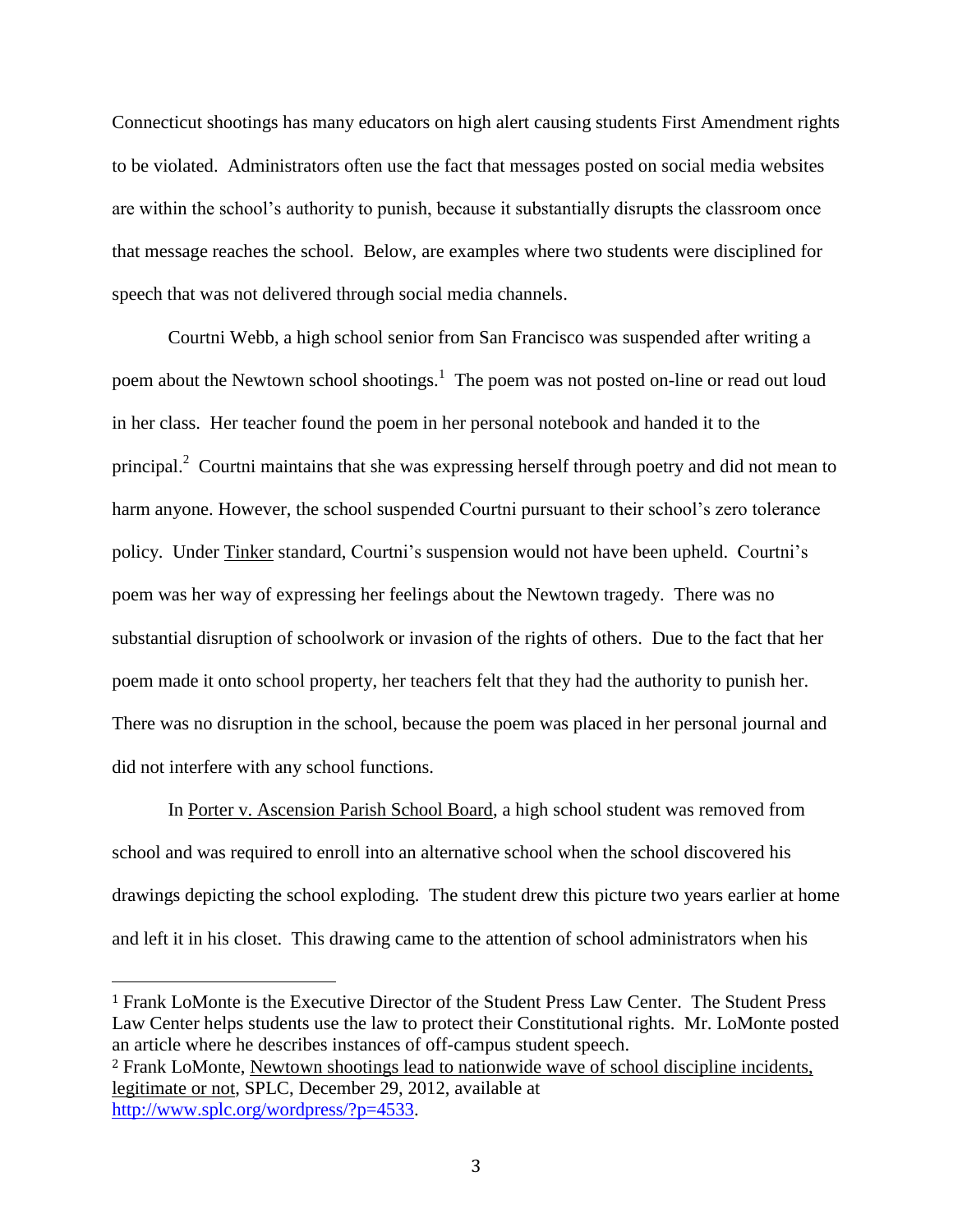younger brother accidentally brought the sketchpad to school.<sup>3</sup> The Court found that this drawing did not constitute student speech on school grounds. The drawing was created at home and the student did not intend to bring it to the school premises. The Court stated, "This is not exactly speech on-campus or even speech directed at the campus".<sup>4</sup> Here, the Court is looking at the totality of the circumstances. The school's authority to punish could not extend to the student's bedroom even though ultimately the "speech" did eventually make its way onto the campus.

The Porter Court held that the student's drawing was not a "true threat". "Speech is a 'true threat' and therefore unprotected if an objectively reasonable person would interpret the speech as a "serious expression of an intent to cause a present or future harm."<sup>5</sup> In Porter, it was clear that the drawing was not meant to threaten anyone. It was not shown to anyone and was kept at home. The student's "drawing cannot be considered a true threat as it was not intentionally communicated, the state was without authority to sanction him for the message it contained".<sup>6</sup> However, was Courtni's poem a true threat? Under the guidelines expressed in Porter, her poem cannot be construed to be a threat. She did not publish it or show it to anyone with the intent to scare others. A school's authority to discipline a student's off-campus speech has to be limited to those situations that demonstrate a "true threat" where a reasonable person would become fearful.

The responsibilities of school administrators to monitor and maintain the health and security of their students and faculty do not involve just poems, letters, or drawings that a student physically brings into the classroom as demonstrated in the aforementioned cases. Students can now be disciplined for their words and actions committed off-campus grounds and posted on the

<sup>3</sup> Porter v. Ascension Parish Sch. Bd., 393 F.3d 608, 611 (5th Cir. 2004).

<sup>4</sup> Porter v. Ascension Parish Sch. Bd., 393 F.3d 608, 615 (5th Cir. 2004).

<sup>5</sup> Porter v. Ascension Parish Sch. Bd., 393 F.3d 608, 616 (5th Cir. 2004).

<sup>6</sup> Id. at 618.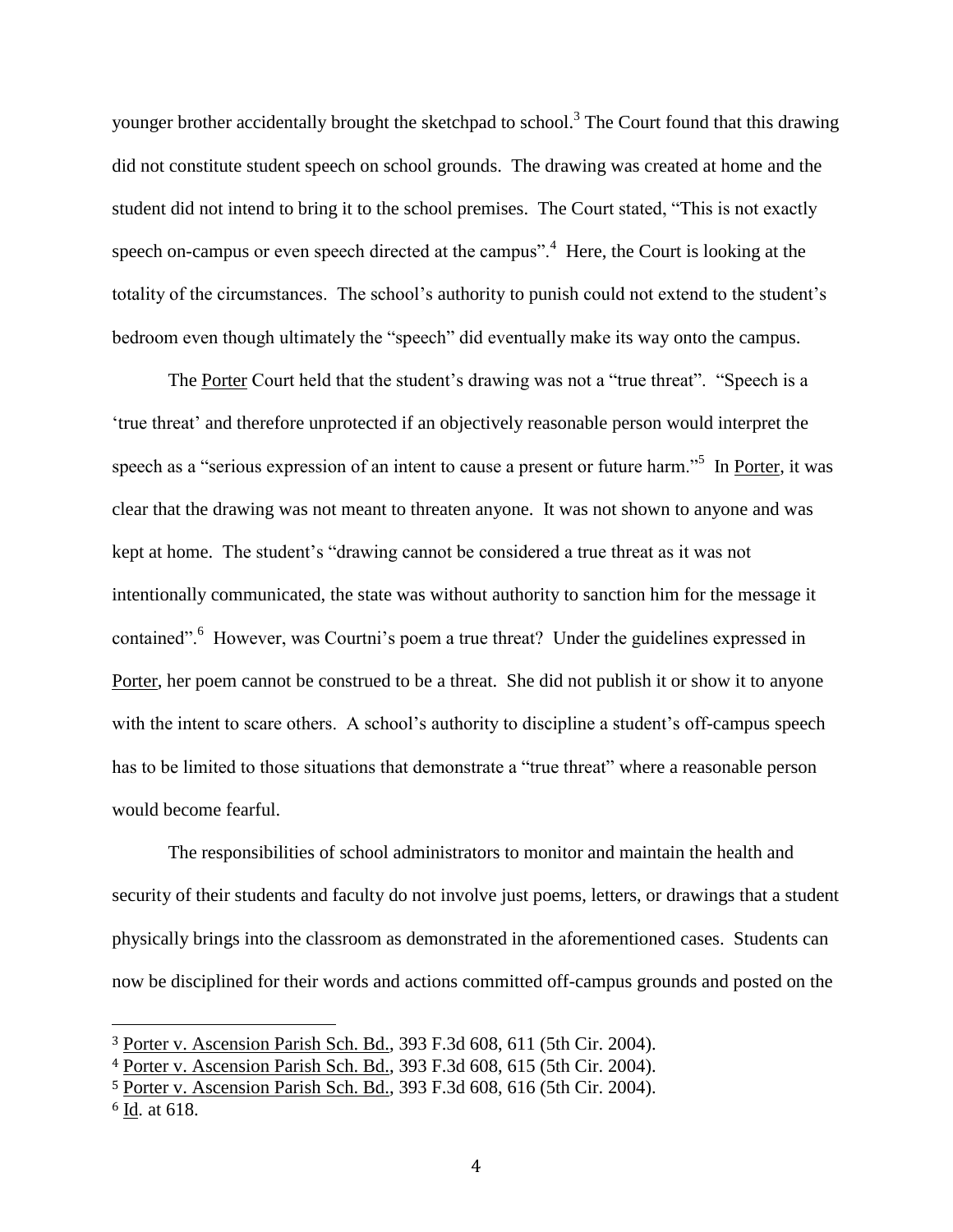Internet. Social media gets students into trouble in particular when the speech references threats, violence and harassing language. It is difficult to argue that the speech sent through a social media website could not reach the student body or its target audience. A drawing displaying a teacher being shot or a school exploding goes from being a personal expression of anger in one's journal to becoming a threat that does create concern when uploaded to a Facebook page. This day and age has seen too many tragedies. If in the Porter case, the student posted his drawing online instead of keeping it in a closet, his disciplinary action may have been upheld, because it could be argued that the student meant to threaten others.

Students are being disciplined for their speech that is deemed threatening, but schools cannot enforce a code of conduct that is overbroad and vague. Social media has broadened the risk of disciplinary actions being upheld and limiting students First Amendment rights. Posting a "joke" on your Facebook page can lead to discipline when that purported joke creates more fear than laughs.

In J.S. v. Bethlehem Area School District, a student was expelled after he created an offcampus website named "Teacher Sux" which contained threatening and derogatory comments about his math teacher and principal.<sup>7</sup> The school board concluded the student violated the district's Student Code of Conduct by making threatening and harassing comments, and showing disrespect toward a teacher. For example, the student wrote " 'Why Should [Mrs. Fulmer] die? . . . give me \$ 20 to help pay for the hitman' constituted a threat to a teacher and was perceived by Mrs. Fulmer and others as a threat'."<sup>8</sup> The court stated "it is evident that the courts have allowed school officials to discipline students for conduct occurring off of school premises

<sup>7</sup> J.S. ex rel. HAS. v. Bethlehem Area Sch. Dist., 757 A.2d 412 at 417 (Pa. Commw. Ct. 2000) aff'd, 569 Pa. 638, 807 A.2d 847 (2002) <sup>8</sup> Id.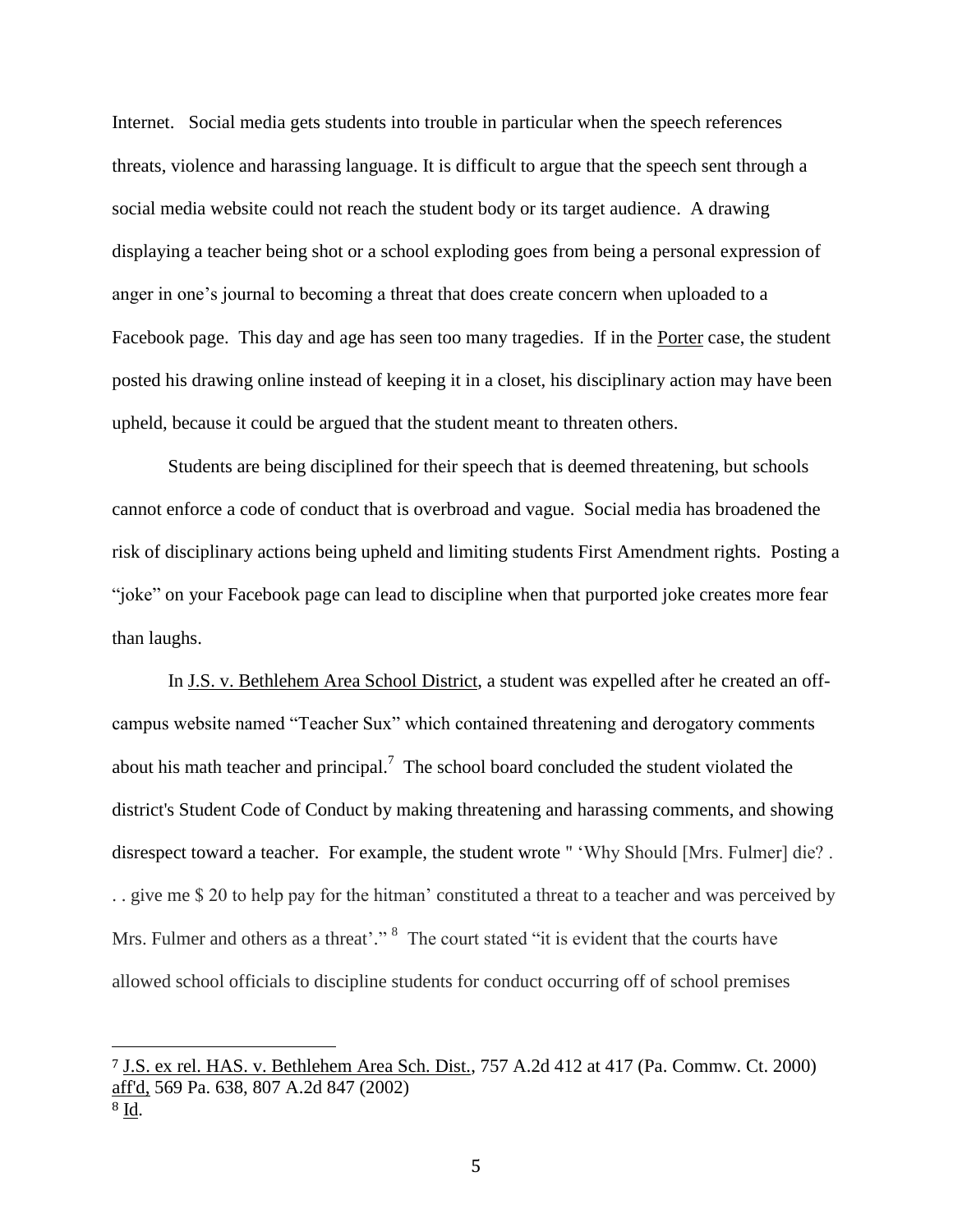where it is established that the conduct materially and substantially interferes with the educational process."<sup>9</sup>

The court analyzed this issue using the standard set in Tinker which provides that "conduct by the student, in class or out of it, which for any reason . . . materially disrupts classwork or involves substantial disorder or invasion of the rights of others is . . . not immunized by the First Amendment."<sup>10</sup> The court found that the effect of this website was damaging to Mrs. Fulmer who could not complete the academic year was suffered physical and emotional distress as a result of the student's off-campus action. This website was viewed and could be viewed by other students, teachers and parents.<sup>11</sup> Therefore, this student's constitutional rights were not violated, because the damaging effect on the teacher justified expulsion.

This case illustrates an extreme case where punishment is justified, because the student's speech spewed threats. The teacher in this case feared for her life regardless if the comments were made in jest. Even though the Court did not view these statements as a serious threat, but the court determined the site did disrupt the Bethlehem Area School District environment to justify expelling the student. Despite the fact that the website was created off school grounds, the court found there was a "sufficient nexus between the web site and the school campus to consider the speech as occurring on-campus."<sup>12</sup> This case demonstrates that there needs to be a substantial disruption to the school and that there be a link between the off-campus activity to the school grounds to amount to proper school discipline that does not violate constitutional rights.

Recently, Montclair University suspended a graduate student who made fun of a female

<sup>9</sup> Id. at 421.

<sup>10</sup> Tinker v. Des Moines Indep. Community Sch. Dist*.*, 393 U.S. 503 at 513 (1969).

<sup>11</sup> J.S. v. Bethlehem Area School District, 757 A.2d 412 at 421.

<sup>12</sup> Id. at 664.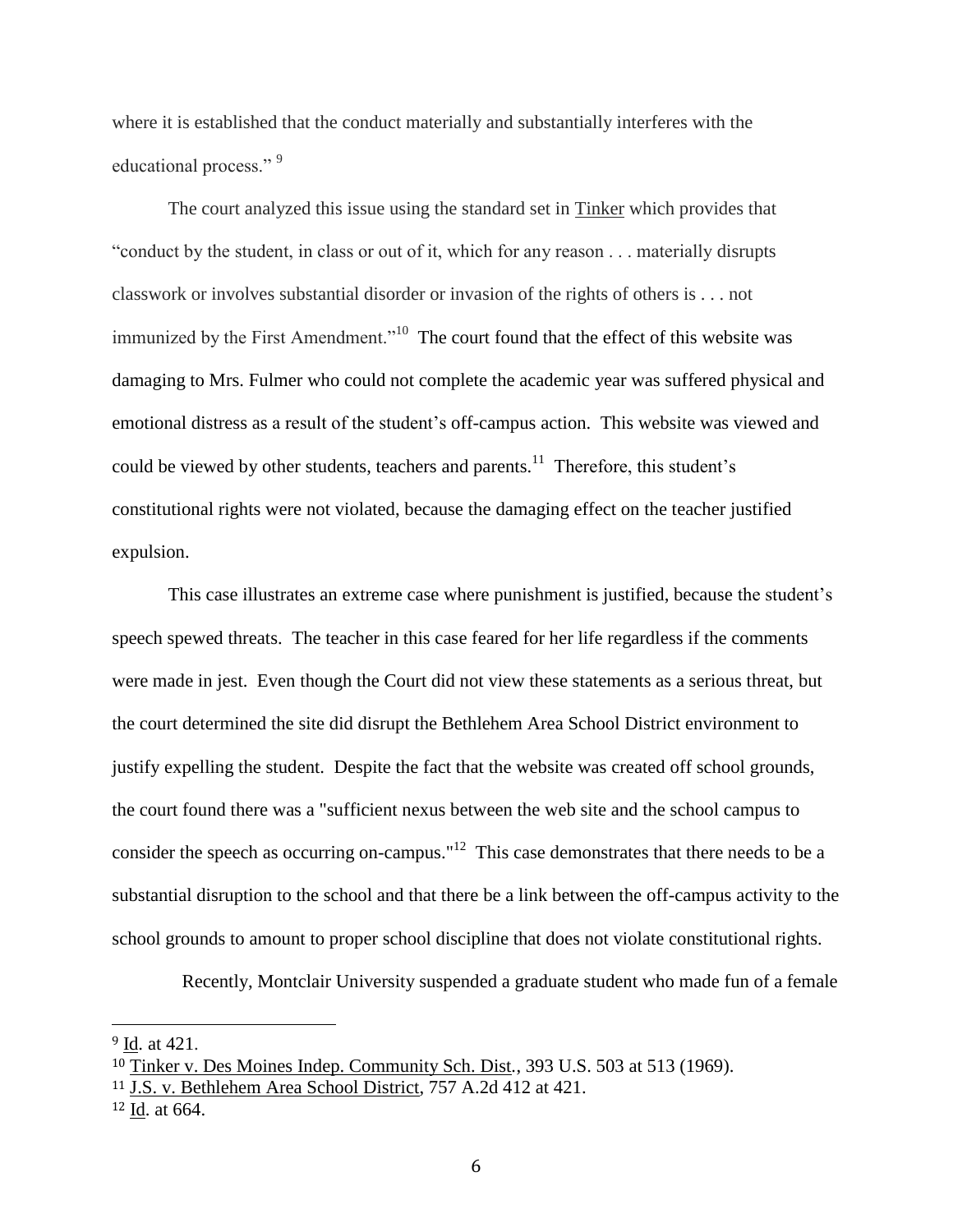classmates weight in comments he wrote under a YouTube video. First, the university issued the student a no contact order, which forbade him from speaking to the student and refrained him from discussing or referring to her on social media networks. The student did not comply with the school's no contact order, because he mentioned her name while joking about the incident in a Facebook group he believed was private. As a result, the university suspended the student for one semester. This student appealed the punishment as a violation of his free speech rights. The university attempted to argue that their decision to punish the student was justified under New Jersey's anti-bullying law, however the student's comments did not constitute bullying under the statute. The student's suspension was overturned.<sup>13</sup>

This matter did not go before a court, however if this issue was assessed under the Tinker substantial disruption standard then the punishment most likely would not have been upheld. Did this student's speech cause a substantial disruption, or interfere with the rights of others? I do not know how these Facebook posts about this specific student affected her, but as woman who has battled with weight and faced my share of comments I can certainly understand her pain. However, the big difference here is that the comments that I received were not posted for others to see. This young woman had disparaging remarks made about her that I know are extremely personal and hurtful. Her rights as a student and a person were interfered with, yet are permissible without repercussions to the authors of those hurtful words. The line between speech that is constitutional and speech that is punishable is often blurred. Nonetheless, analysis under the Tinker standard would not have demonstrated that disruption of school activities occurred. Here, the student's off-campus speech rights were violated, but what happens to the rights of others when those free speech rights disparage them.

<sup>&</sup>lt;sup>13</sup> Kelly Heyboer, Weehawken grad student is free to go back to MSU, The Jersey Journal, Jan. 19, 2013, at 10.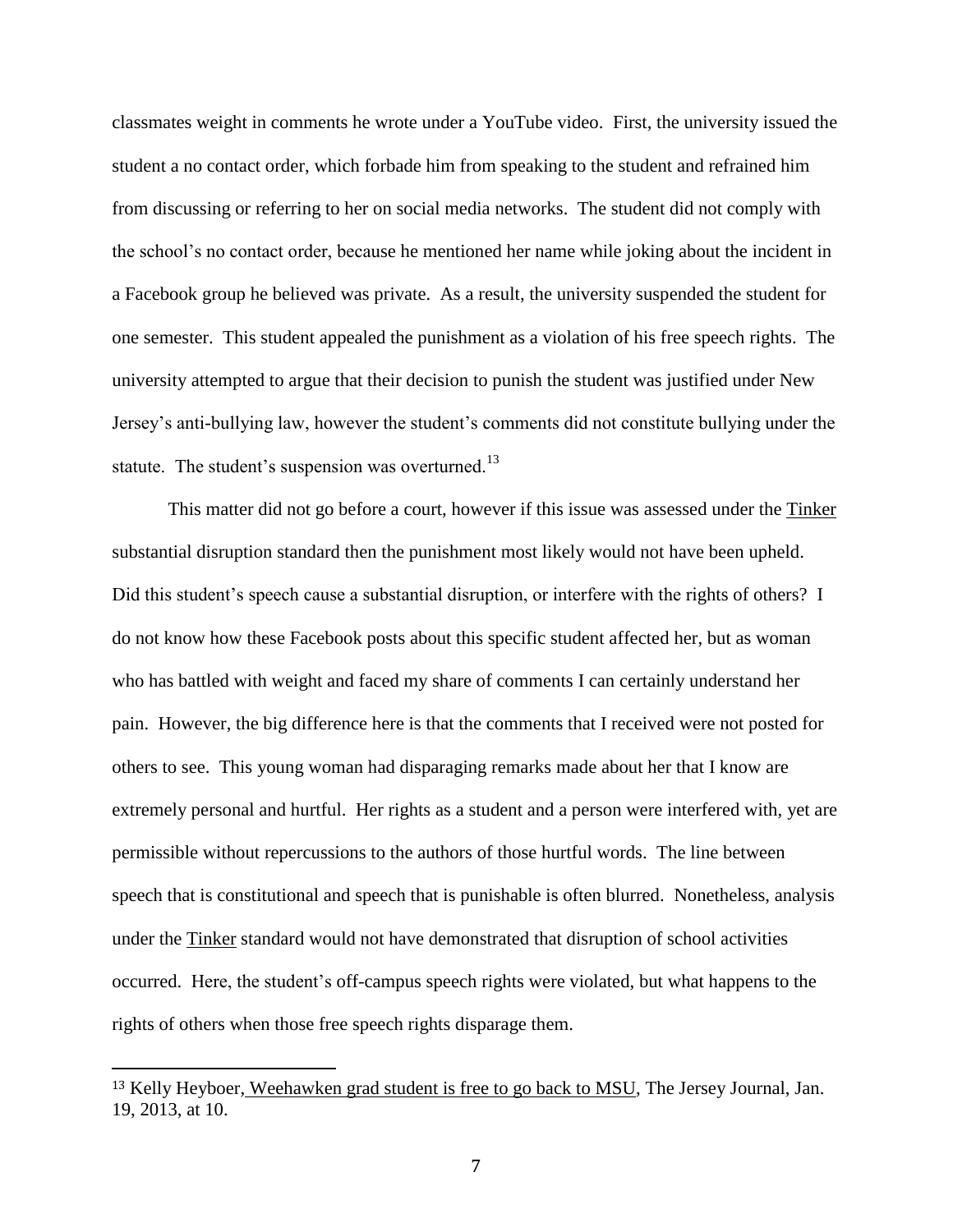#### **III.Putting School Regulation of Student Speech into Historical Context**

Freedom of speech is the "right to express one's thoughts and opinions without governmental restrictions, as guaranteed by the First Amendment."<sup>14</sup> Since its inception, free speech rights have evolved from giving citizens the right to speak up against tyranny to freedom to express an opinion. "At the outset we reject the view that freedom of speech . . . as protected by the First . . ., are 'absolutes,' not only in the undoubted sense that where the constitutional protection exists it must prevail, but also in the sense that the scope of that protection must be gathered solely from a literal reading of the First Amendment".<sup>15</sup> The Supreme Court states that not all speech is constitutionally protected. It is this discretion that leads us to this dilemma of determining when can a school properly discipline students' for speech conducted off of campus grounds.

In Tinker, the Supreme Court stated that the "First Amendment rights, applied in light of the special characteristics of the school environment, are available to teachers and students. It can hardly be argued that either students or teachers shed their constitutional rights to freedom of speech or expression at the schoolhouse gate."<sup>16</sup> The Supreme Court extended the student's constitutional rights in an environment that did not exist before. In Tinker, students were suspended for wearing armbands to school protesting the Vietnam War.<sup>17</sup>

The court established the Tinker standard, which states that "conduct by the student, in class or out of it, which for any reason -- whether it stems from time, place, or type of behavior . . . materially disrupts classwork or involves substantial disorder or invasion of the rights of others is, of course, not immunized by the constitutional guarantee of freedom of speech."<sup>18</sup> The court

<sup>14</sup> Black's Law Dictionary 735 (9th ed. 2009).

<sup>15</sup> Konigsberg v. State Bar of Cal., 366 U.S. 36 at 49 S. Ct. 997, 1002, 6 L. Ed. 2d 105 (1961)

<sup>16</sup> Tinker v. Des Moines Indep. Cmty. Sch. Dist., 393 U.S. 503 at 506.

<sup>17</sup> Id. at 503.

<sup>18</sup> Id. at 513.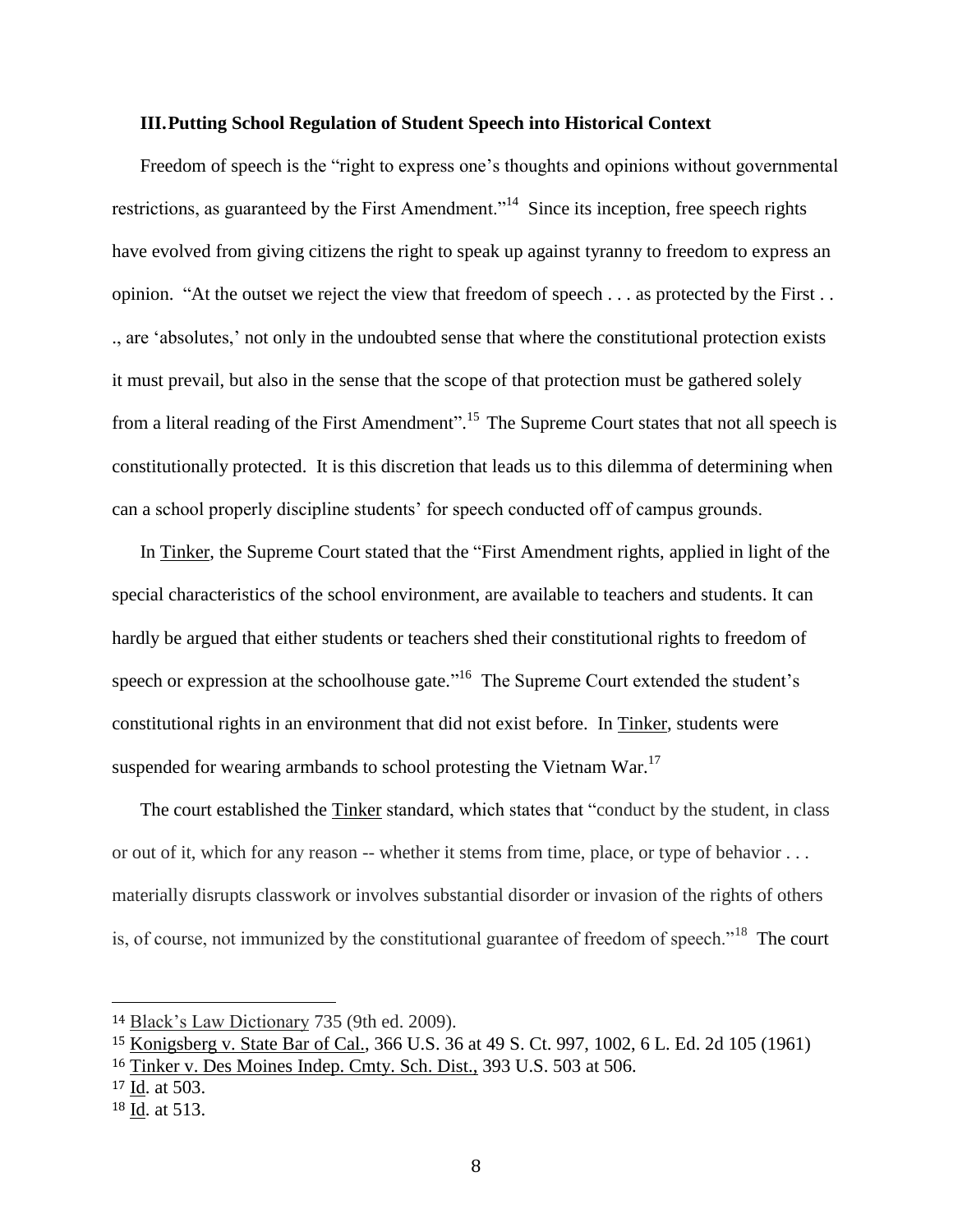further noted that the "mere desire to avoid the discomfort and unpleasantness that always accompany an unpopular viewpoint" is not enough to suppress speech rights.<sup>19</sup> The Tinker standard fails to give guidance when it applies to Internet speech. Tinker may seem clear, but it is ambiguous because schools have disciplined students' for speech even when this standard was not met.

Tinker's substantial disruption test is not the only standard that permits school administrations to restrict or punish student speech. In Fraser, a student was suspended when he gave a speech in which he "referred to his candidate in terms of an elaborate, graphic, and explicit sexual metaphor".<sup>20</sup> In Fraser, the Court stated that "the schools, as instruments of the state, may determine that the essential lessons of civil, mature conduct cannot be conveyed in a school that tolerates lewd, indecent, or offensive speech and conduct such as that indulged in by this confused boy.<sup>"21</sup> This Court upheld the student's suspension, because even though he is afforded First Amendment protections, those rights are not absolute. "The process of educating our youth for citizenship in public schools is not confined to books, the curriculum, and the civics class; schools must teach by example the shared values of a civilized social order." $^{22}$ 

Schools have the responsibility of monitoring students and teaching values that are respectful and promote order. Here, the Court upheld the schools decision to and ruled that indecent speech can be punished. The indecent speech occurred on-campus in Fraser. This link between the indecent speech and disruption to the school environment is direct. Fraser did not focus on this kind of student speech committed outside of the school gates. However, Justice Brennan in his concurring opinion did acknowledge that "if respondent had given the same speech outside of the

<sup>19</sup> Id. at 509.

<sup>20</sup> Bethel School District No. 403 v. Fraser, 478 U.S. 675 at 678 (1986).

<sup>21</sup> Id. at 683.

<sup>22</sup> Id.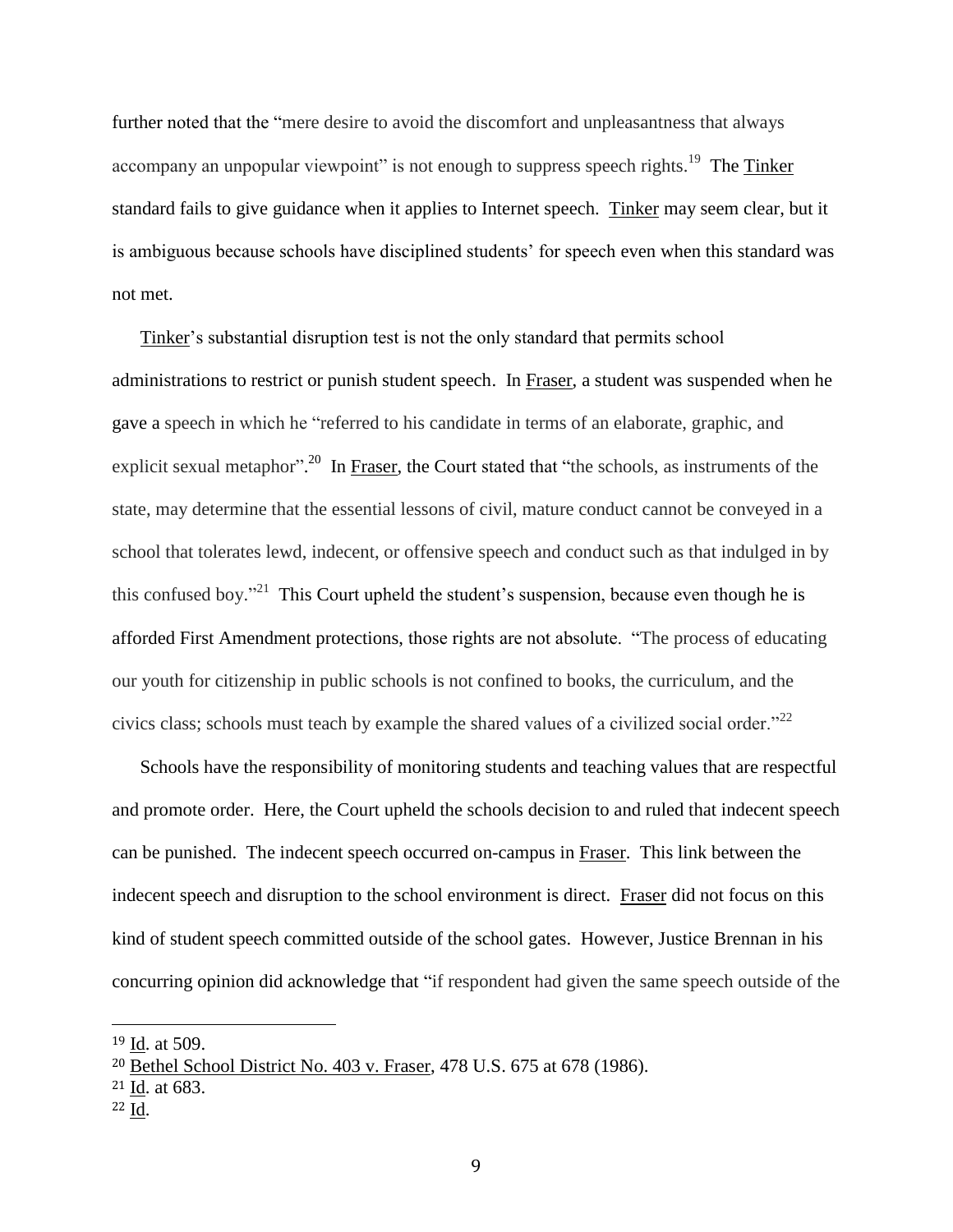school environment, he could not have been penalized simply because government officials considered his language to be inappropriate.<sup>223</sup> Twenty-seven years later and students' are being disciplined for their vulgar speech off-campus irrespective of what Justice Brennan stated in his concurrence.

In Hazelwood, the Court held "that educators do not offend the First Amendment by exercising editorial control over the style and content of student speech in school-sponsored expressive activities so long as their actions are reasonably related to legitimate pedagogical concerns"<sup>24</sup>. Here, students attempted to publish articles on teenage pregnancy and other adult content in the school sponsored newspaper. "A school must also retain the authority to refuse to sponsor student speech that might reasonably be perceived to advocate drug or alcohol use, irresponsible sex, or conduct otherwise inconsistent with "the shared values of a civilized social order. $125$  Schools have an obligation to monitor student speech that is inappropriate for the benefit of all the students.

 In summary, the Supreme Court has held that schools have the authority to discipline on student speech that occurs on school grounds. The courts have not been as clear in determining when schools can discipline students for speech that occurs off-campus, in particular when the speech falls within a gray area that is neither threatening or vulgar that is within reach of the schoolhouse gates.

#### **IV.Application of Precedent to Treat Students' Off-campus Speech**

Several schools have disciplined their students for off-campus speech that the administration deemed disruptive to the institution and student body. For example, Catawba Valley Community

<sup>23</sup> Id. at 688.

<sup>24</sup> Hazelwood Sch. Dist. v. Kuhlmeier, 484 U.S. 260 at 273.

<sup>25</sup> Id. at 272.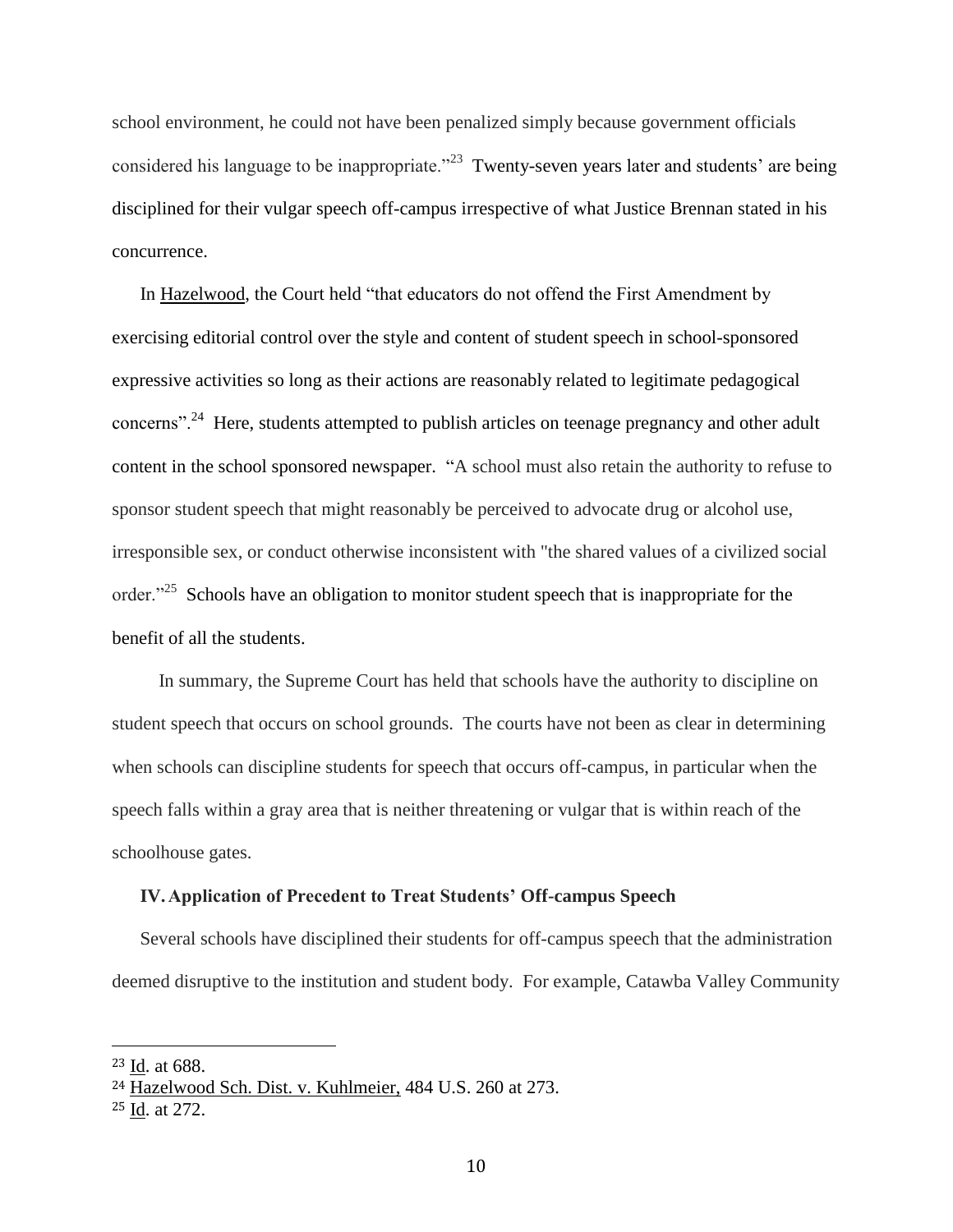College (CVCC) suspended a student for posting the following message on his person Facebook page. "Did anyone else get a bunch of credit card spam in the CVCC inbox today? So, did CVCC sell our names to banks or did Higher One? I think we should register CVCC's address with every porn site known man. Anyone know any good viruses to send them? $2^{326}$  CVCC suspended this student for his Facebook post, because "the college evaluated this message as a potential threat to our email system, computer network, and out students."<sup>27</sup> In addition, in a letter from the college to the student, the school explained that they have many high school students who are minors and that his posting violated the school conduct policy. The school modified the disciplinary decision by taking on-line classes, to be blocked from CVCC's social media network and to publicly express his regret for his poor choice of words.<sup>28</sup> This student's suspension was reversed contingent on his satisfying the school's requirements. The school expressed that this Facebook post was a "potential threat".

This punishment, however, fails the Tinker standard. The student's post failed to disrupt classwork or invade the rights of others. Instead, it was an expression of opinion and frustration with the number of emails he received from a creditor. He neither disrespected nor threatened the school. His First Amendment rights were violated and he was silenced. This matter shows how ambiguous and discretionary rules can lead to constitutional violations.

Another student was disciplined by his community college for sending e-mails inviting his classmates to join him in taking a class at a different college. Later, that student was placed on disciplinary probation and prohibited from emailing his fellow students. This student was denied his due process rights and found guilty of "hazing, obstruction or disruption of teaching,

<sup>26</sup> Letter from CVCC Vice President of Student and Technology Services to Marc Bechtol (October 14, 2011) (on file with The Foundation for Individual Rights in Education). <sup>27</sup> Id. <sup>28</sup> Id.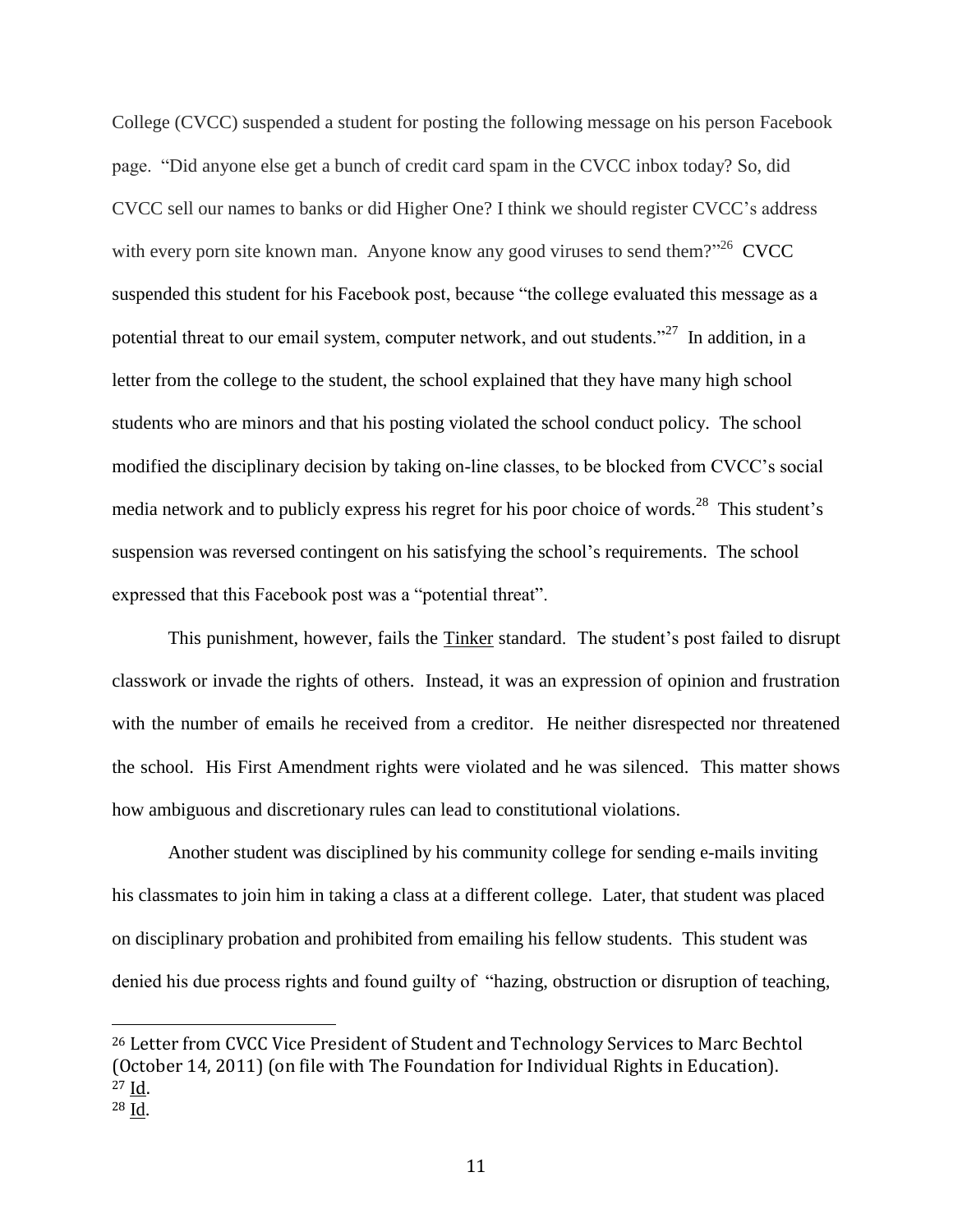disorderly conduct, and failure to comply with directions of a college official".<sup>29</sup> However, the school later dismissed the allegations. Students cannot be disciplined for online speech that the school simply disagrees with and does not offend or target others.

A university student was disciplined for positing a message on Facebook calling a fellow student "a jerk and a fool". The student complained to the University about the comments made about him and the school responded by charging the student who posted the Facebook comment with harassment through "personal abuse". This student's speech rights were violated. The Disciplinary board held that his Facebook post did not violate the Universities school of conduct. This matter demonstrated that ambiguous and overbroad school code of conduct policies can be abused and include other speech as violations that are not.

In J.S. v. Blue Mt. School District, an eight-grade student was disciplined when she created a fake profile on MySpace of her school principal. J.S. created the profile on her parent's computer in their home.<sup>30</sup> The Court stated that the profile page contained crude and vulgar language directed at the principal and his family.<sup>31</sup> Defendant testified that she created the profile merely as a joke between herself and her friends.<sup>32</sup> The school responded to this student's act by suspending the student for ten days and prohibited Defendant from attending the school dance.<sup>33</sup> Mr. McGonigle was furious and even contemplated pressing charges against Defendant. State Police informed Mr. McGonigle that the charges would likely be dropped, but the State Police offered to bring in Defendant to let them know how serious this situation was.<sup>34</sup> The school

<sup>29</sup> Victory at St. Louis Community College, January 29, 2008,

http://thefire.org/article/8887.html

<sup>30</sup> [J.S. v. Blue Mt. Sch. Dist., 650 F.3d 915 at 920](https://advance.lexis.com/api/document/collection/cases/id/5334-VJH1-F04K-K0FH-00000-00?page=920&reporter=1107&context=1000516) (3d Cir. Pa. 2011).

<sup>31</sup> Id.

<sup>32</sup> Id. at 921.

<sup>33</sup> Id. at 922.

<sup>34</sup> Id.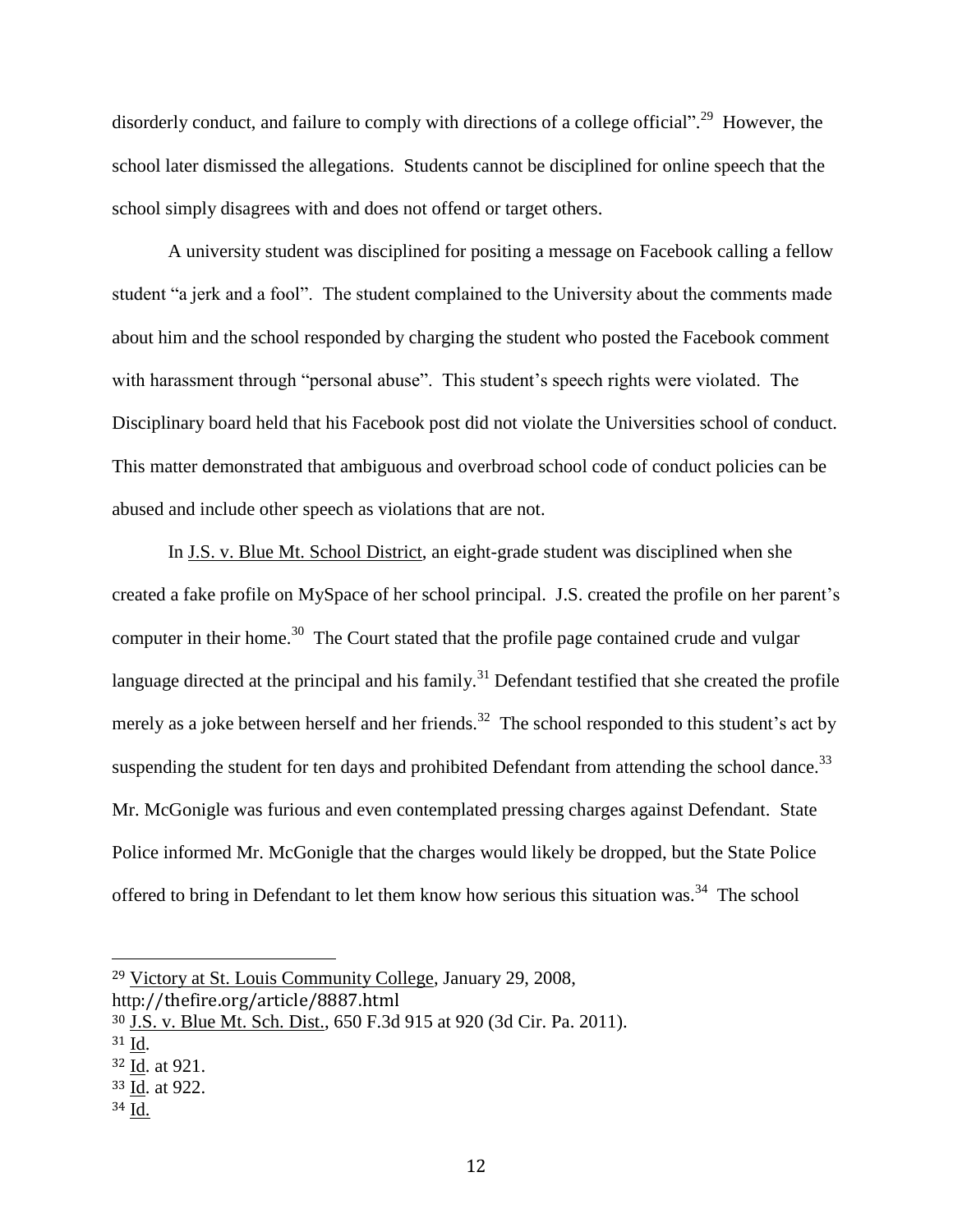district asserted that the MySpace profile caused disruption to the school, because there were "general 'rumblings' in the school regarding the profile" and two teachers advised the principal that students were discussing the profile. $35$ 

The substantial disruption standard developed by Tinker did not enumerate what actions would be considered disruption in the school. Here, the fact that the students were talking about the profile page during class time was enough for the School District to find that this qualified as a substantial disruption. It is not unusual for students to talk during class time, even one of the teachers here admitted that "talking in class was not a unique incident." <sup>36</sup>

The Court began its analysis of school regulation of student speech by "recognizing the 'comprehensive authority' of teachers and other public school officials".<sup>37</sup> The courts often defer to school administrators, because they are responsible for educating children and witnessing their behavior first hand.<sup>38</sup> However, "the First Amendment unquestionably protects the free speech rights of students in public school."<sup>39</sup> Nevertheless, "the constitutional rights of students in public schools 'are not automatically coextensive with the rights of adults on other settings".<sup>40</sup>

Since Tinker, the Supreme Court has carved out exceptions to the regulating student speech that does not comply with the substantial disruption standard. As stated in the aforementioned paragraphs, the Supreme Court permitted a school to discipline a student for speech that a school finds to be "lewd, vulgar, indecent and plainly offensive."<sup>41</sup> Additionally,

- <sup>38</sup> Id. at 926.
- <sup>39</sup> Id.

<sup>35</sup>[J.S. v. Blue Mt. Sch. Dist., 650 F.3d 915 at 922.](https://advance.lexis.com/api/document/collection/cases/id/5334-VJH1-F04K-K0FH-00000-00?page=920&reporter=1107&context=1000516) 

<sup>36</sup> Id. at 923.

<sup>37</sup> Id. at 925.

<sup>40</sup> Id. at 926 (quoting Fraser, 478 U.S. at 682).

<sup>41</sup> Id. at 927.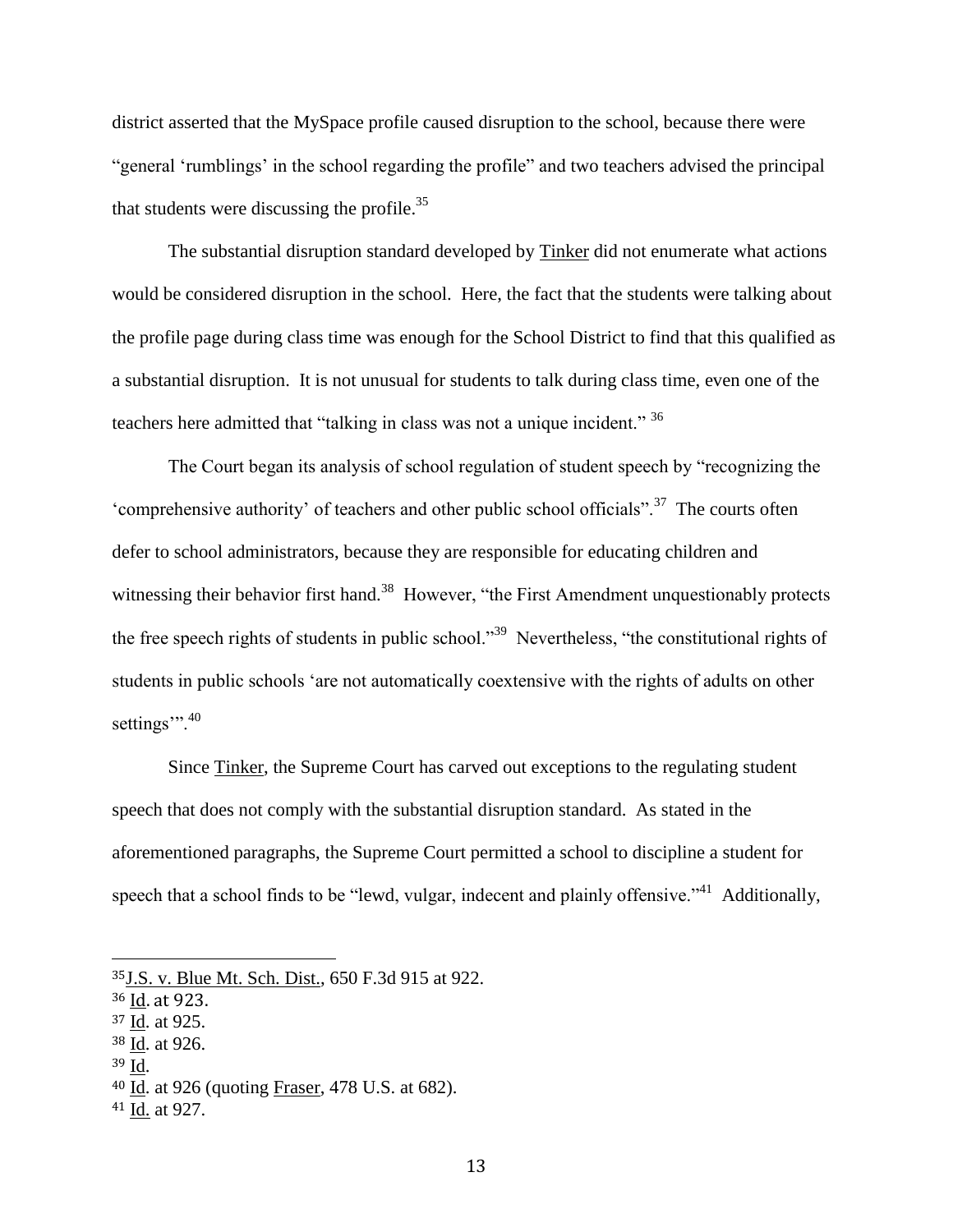the Supreme Court allows school administrators to punish school-sponsored speech, "that a reasonable observer would view as the school's own speech."<sup>42</sup>

"J.S.'s speech did not cause a substantial disruption in the school."<sup>43</sup> Furthermore, the Court here refused to sustain J.S.'s punishment, because the school did not demonstrate that Defendant's actions "might reasonably have led school authorities to forecast substantial disruption of or material interference with school activities."<sup>44</sup> The school had to show that substantial disruption would have occurred, not that substantial disruption did actually occur. It is a high burden for schools to forecast what may cause disruption in the school in the future, but schools cannot just punish their students for posting messages that they disagree with or dislike.

Here, J.S. created the MySpace profile of her principal as a joke and the court acknowledged that she attempted to limit access of the profile to her friends. The principal's photograph was on the page, but his name and school were not listed.<sup>45</sup> The Court asserted that there is no question that the profile was vulgar, however the page "was so juvenile and nonsensical that no reasonable person could take its content seriously, and the record clearly demonstrates that no one did."<sup>46</sup> Substantial disruption did not occur here when a few moments of talking about the profile occurred at the school. The Court did not apply this matter to Tinker, because an " 'undifferentiated fear or apprehension of disturbance is not enough to overcome the right to freedom of expression'."<sup>47</sup> Here, because the profile was unrealistic and unlikely to be mistaken for something that could be true about the principal, the court held that it could not be

<sup>42</sup> [Saxe v. State College Area School Dist.](https://1.next.westlaw.com/Document/Ie85d703679a611d99c4dbb2f0352441d/View/FullText.html?listSource=Search&navigationPath=Search%2fv3%2fsearch%2fresults%2fnavigation%2fi0ad705240000013dcb48f49af76ecc37%3fNav%3dCASE%26fragmentIdentifier%3dIe85d703679a611d99c4dbb2f0352441d%26startIndex%3d1%26contextData%3d%2528sc.Search%2529%26transitionType%3dSearchItem&list=ALL&rank=1&listPageSource=8f1b3919165921f807dbb85db712bd05&originationContext=docHeader&contextData=(sc.Search)&transitionType=Document&docSource=2b06cbdd33294ec591e87ad999ed95ed) 240 F.3d 200 at 214 (3d Cir. 2011).

<sup>43</sup> J.S. v. Blue Mt. Sch. Dist., 650 F.3d at 928.

<sup>44</sup> Tinker, 393 U.S. at 514.

<sup>45</sup> J.S. v. Blue Mt. Sch. Dist., 650 F.3d at 929.

<sup>46</sup> Id.

<sup>47</sup> Id. (quoting Tinker, 393 U.S. at 508).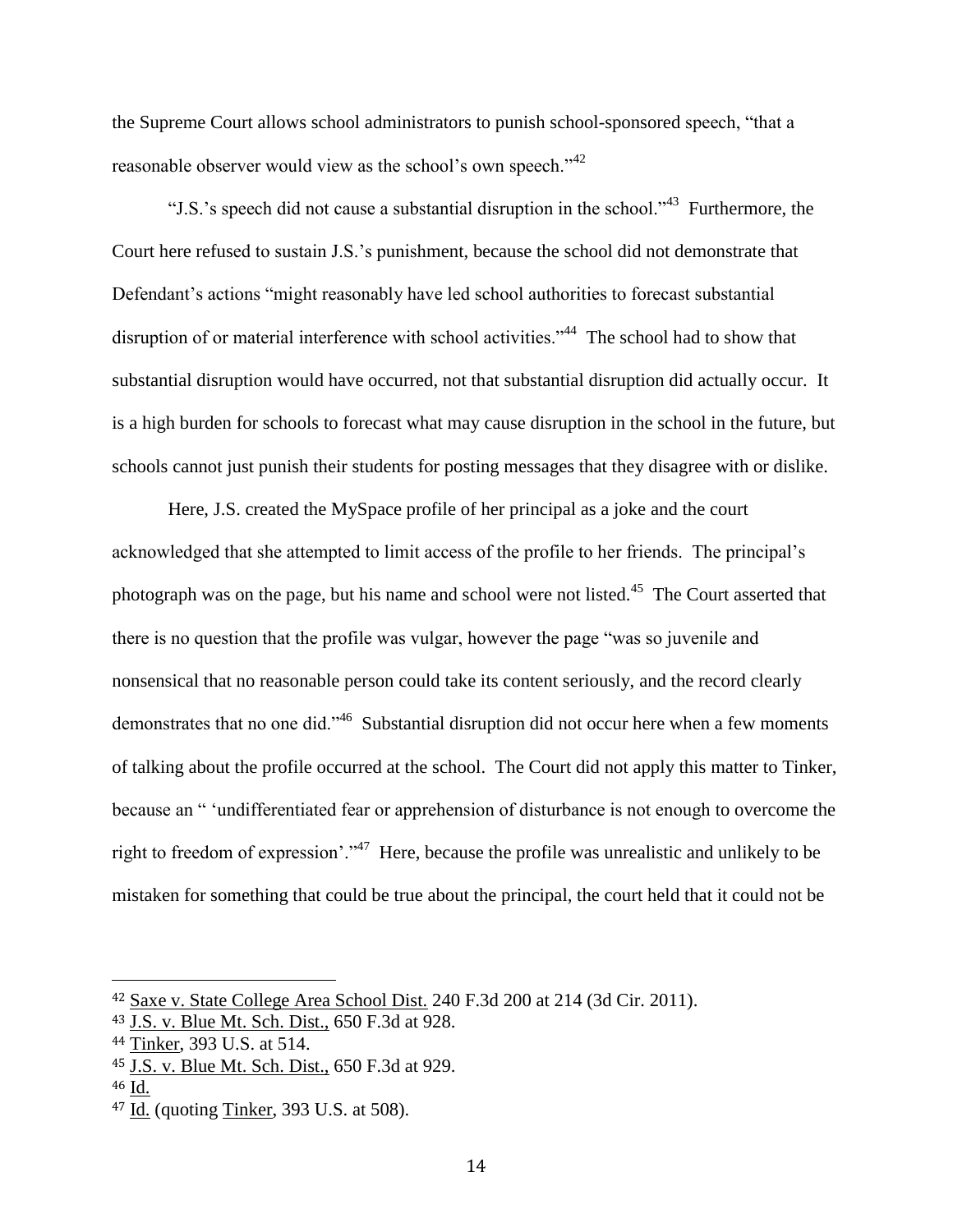reasonably foreseeable to cause a substantial disruption.<sup>48</sup> If anything, it was the principals handling and response of the matter that worsened the problem rather than addressing it quietly.

In Fraser, the Court carved out an exception to Tinker in permitting a school to punish a student when the substantial disruption standard has not been met when the speech is lewd or vulgar. However, the Fraser exception does not apply to off-campus speech.<sup>49</sup> In Morse, the Court stated that "Had *Fraser* delivered the same speech in a public forum outside the school context, he would have been protected".<sup>50</sup> Therefore, the Court in Fraser and Blue Mountain School District cannot justify punishing a student for off-campus speech even if the speech is deemed to be vulgar.<sup>51</sup> "Neither the Supreme Court nor this Court has ever allowed schools to punish students for off-campus speech that is not school sponsored or at a school sponsored event and that caused no substantial disruption at school."<sup>52</sup>

The Court asserted that to sustain the punishment of J.S. "would significantly broaden school district's authority over student speech and would vest school officials with dangerously overbroad censorship discretion."<sup>53</sup> Here, the Court stated its concern of school's overreaching its authority to discipline students. This case was not cut and dry. J.S.'s conduct was unquestionably vulgar and caused some mild disruption in the school when students talked about what happened. However, the school attempted to create a nexus between these student's offcampus speech and the school. So many school districts have attempted to punish off-campus speech when the incident fell in a gray area. This case shows that schools cannot violate a student's constitutional rights even when the speech is in poor taste.

<sup>48</sup> Id. at 930.

<sup>49</sup> J.S. v. Blue Mt. Sch. Dist., 650 F.3d at 931.

<sup>50</sup> Morse v. Frederick, 551 U.S. 393 at 394 (2007).

<sup>51</sup> J.S. v. Blue Mt. Sch. Dist., 650 F.3d at 931.

<sup>52</sup> Id. at 933.

<sup>53</sup> Id.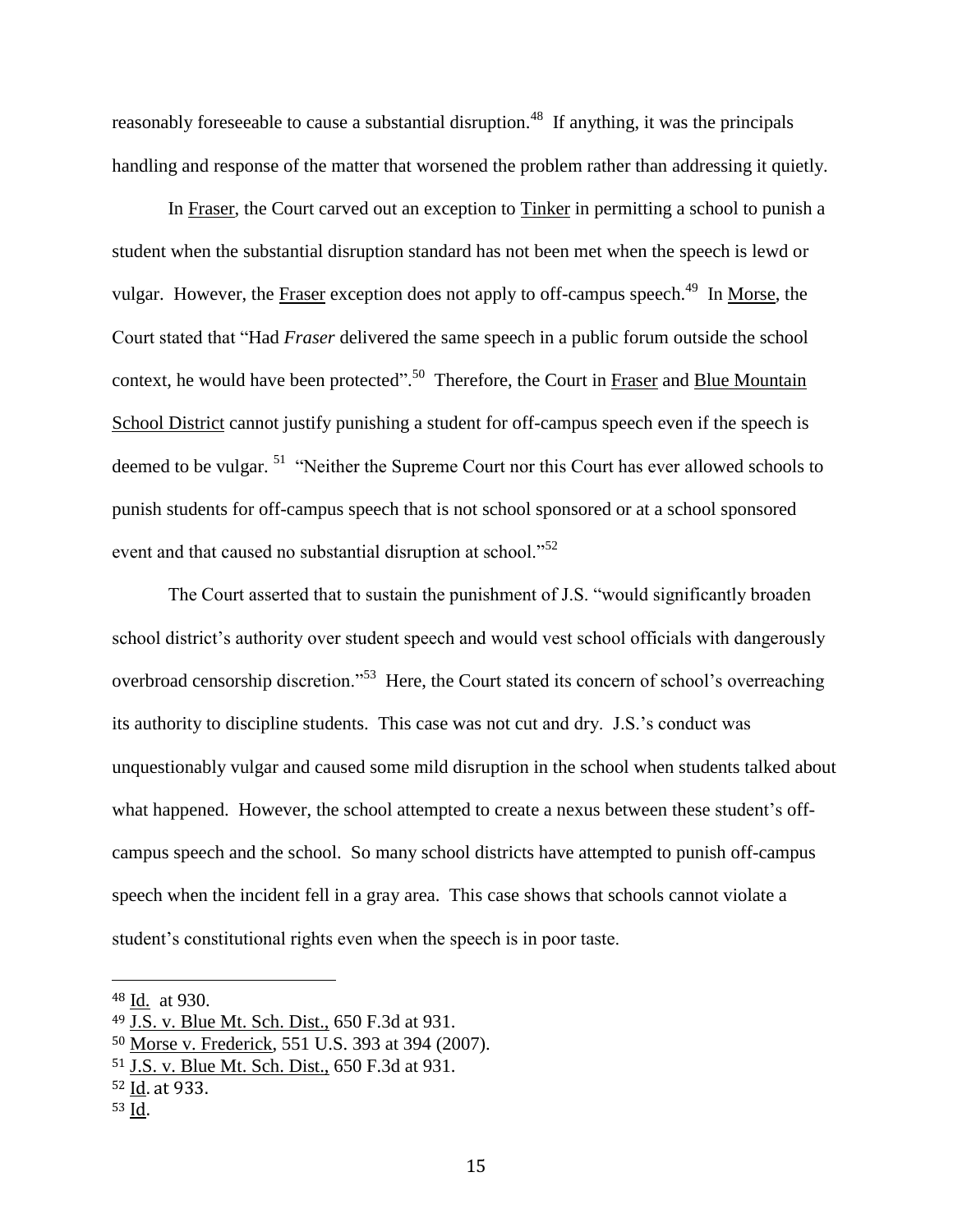Problems arise because a clear line has yet to be established. Schools cannot take the standards outlined in Tinker, Fraser and Hazelwood and apply it to all situations that occur inside and outside the schoolhouse gates. This "Big Brother" application of the court rules would lead to broad discretion that would encompass all and any speech that is deemed to cause a disruption. "The substantial disruption standard is a meaningful compromise, where school officials must make a compelling demonstration how off-campus speech interferes with life oncampus."<sup>54</sup> Other factors need to be present before schools can expand their reach outside of the school environment and discipline students for their speech regardless of how inappropriate the speech is.

#### **V. Cyber bullying, As a Special Case**

l

Cyber bullying requires that we as a society pay extra attention to holding people of all ages accountable for the images that they post online. Cyber bullying is a new word for an old practice. Before cyber bullying became a household word that has grown steadily in the age of technology and social media, there was the "bully". A bully is a "blustering browbeating person; especially: one habitually cruel to others who are weaker<sup>".55</sup> A student was once bullied at school in person prior to the boom of the Internet. Cyber bullying is defined as "the electronic posting of mean-spirited messages about a person (as a student) often done anonymously".<sup>56</sup> School bullies, say mean spirited words in person. "But it never lasts as long as it does now, online."<sup>57</sup> Cyber bullies can post words and images that stay online for all to see. "The Supreme

<sup>54</sup> Daniel J. Solove, School Discipline for Off-Campus Speech and the First Amendment, Huffington Post, June 20, 2011, et al.

<sup>55</sup> "Bully." Merriam-Webster Online Dictionary. 2013. http://www.merriam-webster.com (2 Jan. 2013).

<sup>56</sup> "Cyber bullying." Merriam-Webster Online Dictionary. 2013. http://www.merriamwebster.com (2 Jan. 2013).

<sup>57</sup> Jan Hoffman, Online Bullies Pull Schools Into the Fray, N.Y. Times, June 27, 2010.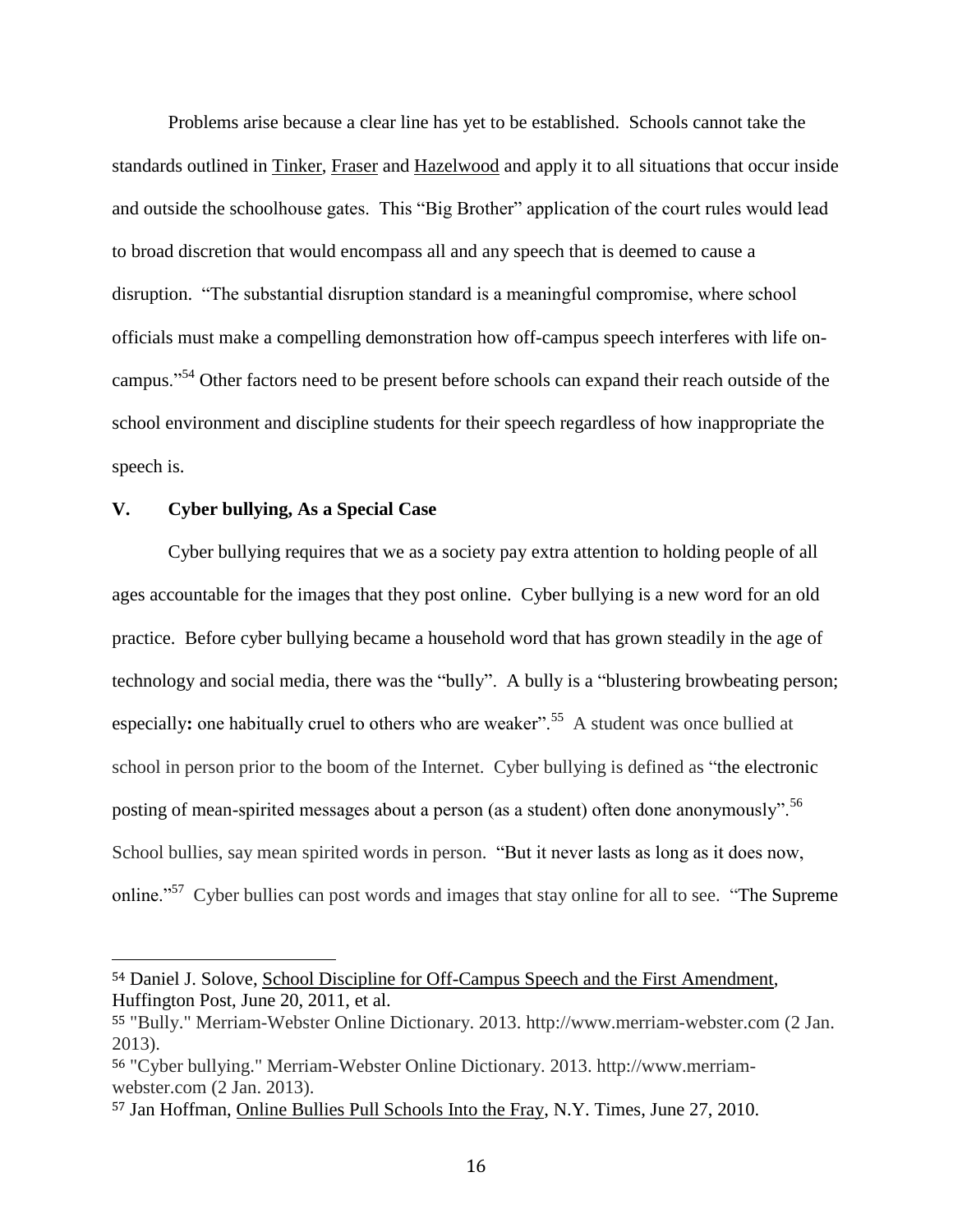Court has not yet addressed online student speech."<sup>58</sup> Lower court "rulings have been contradictory", and there is no official rule addressing the schools authority to discipline cyber bullies off-campus speech.

Students no longer use the Internet as an educational tool. Cyber bullying is a new phenomenon added to the harassment and degradation of others. When a student became angry with a teacher or a fellow student, words were used to express that anger in person. A few years only a few people who were present in the room knew ago harassing comments. Now, technology has made it possible to bully a person from the comfort of their home for the world to see and comment on. It is established that schools can discipline students for speech made oncampus or when the off-campus speech is connected to the school grounds. Even though the Supreme Court has not addressed the issue of off-campus speech, the Appellate Courts have weighed in on the authority of schools that extends to off-campus dialogue.

In Kowalski, a student created a MySpace web page called "Students Against Sluts Herpes", that was created to harass a fellow student.<sup>59</sup> The victim of the website complained to the school who suspended Defendant for "harassment, bullying, and intimidation."<sup>60</sup> The Schools Code of Conduct clearly outlined what constitutes bullying and the consequences of such actions. Defendant argued that her constitutional rights were violated because her speech occurred privately off-campus.<sup>61</sup> The Supreme Court has ruled that "public schools have a 'compelling interest' in regulating speech that interferes with or disrupts the work and discipline of the school, including discipline for student harassment and bullying".<sup>62</sup> Bullying is a growing

<sup>58</sup> Id.

<sup>59</sup> [Kowalski v. Berkeley County Sch., 652 F.3d 565 at 567 \(4th Cir. W. Va. 2011\).](https://advance.lexis.com/api/document/collection/cases/id/82TJ-SGR1-652R-225G-00000-00?page=572&reporter=1107&context=1000516)

<sup>60</sup> Id. at 569.

<sup>61</sup> Id.

<sup>62</sup> [Kowalski v. Berkeley County Sch., 652 F.3d 565 at 572.](https://advance.lexis.com/api/document/collection/cases/id/82TJ-SGR1-652R-225G-00000-00?page=572&reporter=1107&context=1000516)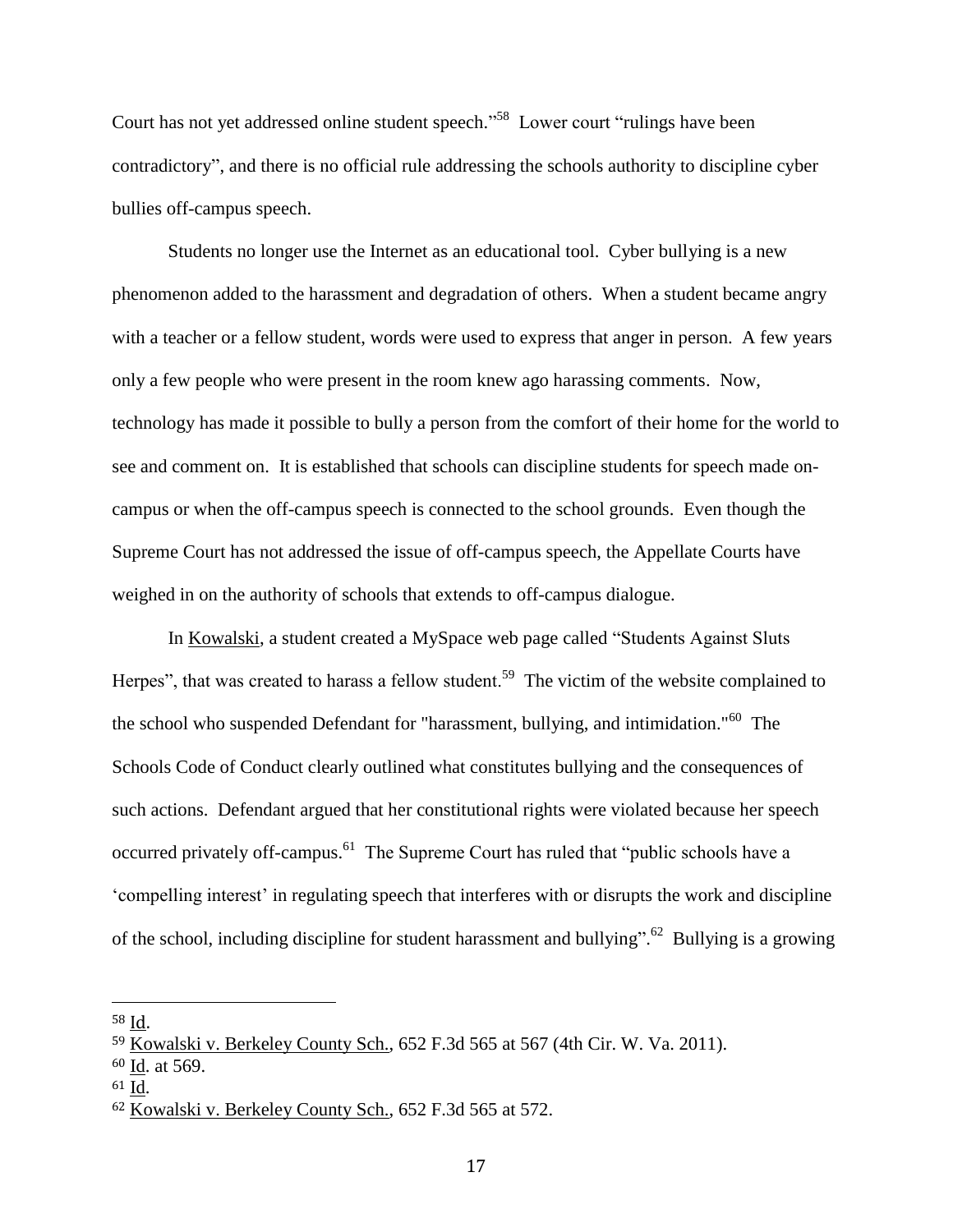concern in our schools that has caused the victims of bullies to become depressed and withdrawn. Examples of bullying have sadly been shown in the Columbine tragedy and other recent school shootings. The Court stated that "schools have a duty to protect their students from harassment and bullying in the school environment.<sup>563</sup> The Court stated that Defendant's speech caused the disruption that Tinker held was not protected by the First Amendment.

The vulgar and harassing comments are not allotted First Amendment protection merely because the website and speech occurred off-campus. This is not the conduct and speech that our educational system is required to tolerate, as schools attempt to educate students about "habits and manners of civility" or the "fundamental values necessary to the maintenance of a democratic political system."<sup>64</sup> The Court also held that Defendant's speech on the MySpace webpage did reach the school, because a student accessed the website from a school computer during an after hours class.<sup>65</sup>

The Appellate Courts went even further to allow schools to regulate speech that is threatening. In [Wisniewski v. Board of Education](https://1.next.westlaw.com/Document/Iefa1597c2b0211dc8471eea21d4a0625/View/FullText.html?listSource=Search&navigationPath=Search%2fv3%2fsearch%2fresults%2fnavigation%2fi0ad705240000013dcc077269f77000a7%3fNav%3dCASE%26fragmentIdentifier%3dIefa1597c2b0211dc8471eea21d4a0625%26startIndex%3d1%26contextData%3d%2528sc.Search%2529%26transitionType%3dSearchItem&list=ALL&rank=1&listPageSource=7b0f1e02d21318ae2f45d673a656eecd&originationContext=docHeader&contextData=(sc.Search)&transitionType=Document&docSource=1278377fc6dd49cb84ea691d4c6b9822) of Weedsport Central School District, the [student in this case sent his friends via AOL instant messaging a post that depicted his teacher](https://1.next.westlaw.com/Document/Iefa1597c2b0211dc8471eea21d4a0625/View/FullText.html?listSource=Search&navigationPath=Search%2fv3%2fsearch%2fresults%2fnavigation%2fi0ad705240000013dcc077269f77000a7%3fNav%3dCASE%26fragmentIdentifier%3dIefa1597c2b0211dc8471eea21d4a0625%26startIndex%3d1%26contextData%3d%2528sc.Search%2529%26transitionType%3dSearchItem&list=ALL&rank=1&listPageSource=7b0f1e02d21318ae2f45d673a656eecd&originationContext=docHeader&contextData=(sc.Search)&transitionType=Document&docSource=1278377fc6dd49cb84ea691d4c6b9822)  [being shot and killed.](https://1.next.westlaw.com/Document/Iefa1597c2b0211dc8471eea21d4a0625/View/FullText.html?listSource=Search&navigationPath=Search%2fv3%2fsearch%2fresults%2fnavigation%2fi0ad705240000013dcc077269f77000a7%3fNav%3dCASE%26fragmentIdentifier%3dIefa1597c2b0211dc8471eea21d4a0625%26startIndex%3d1%26contextData%3d%2528sc.Search%2529%26transitionType%3dSearchItem&list=ALL&rank=1&listPageSource=7b0f1e02d21318ae2f45d673a656eecd&originationContext=docHeader&contextData=(sc.Search)&transitionType=Document&docSource=1278377fc6dd49cb84ea691d4c6b9822) The threatening message was brought to the teacher's attention and the student was punished. The student claimed that it was a joke and that he did not mean any harm.<sup>66</sup> Nonetheless, the student was suspended for a semester. Here, the Court held that Wisniewski's speech is not protected under Tinker, because his speech "crosses the boundary of protected speech and constitutes student conduct that poses a reasonably foreseeable risk that the icon would come to the attention of school authorities and that it would 'materially and

<sup>63</sup> Id.

<sup>64</sup> Id. at 573. (quoting Fraser, 478 U.S. at 681).

<sup>65</sup> Id. at 574.

<sup>66</sup> Wisniewski v. Bd. of Educ. of Weedsport Cent. Sch. Dist., 494 F.3d 34 at 36 (2d Cir. 2007).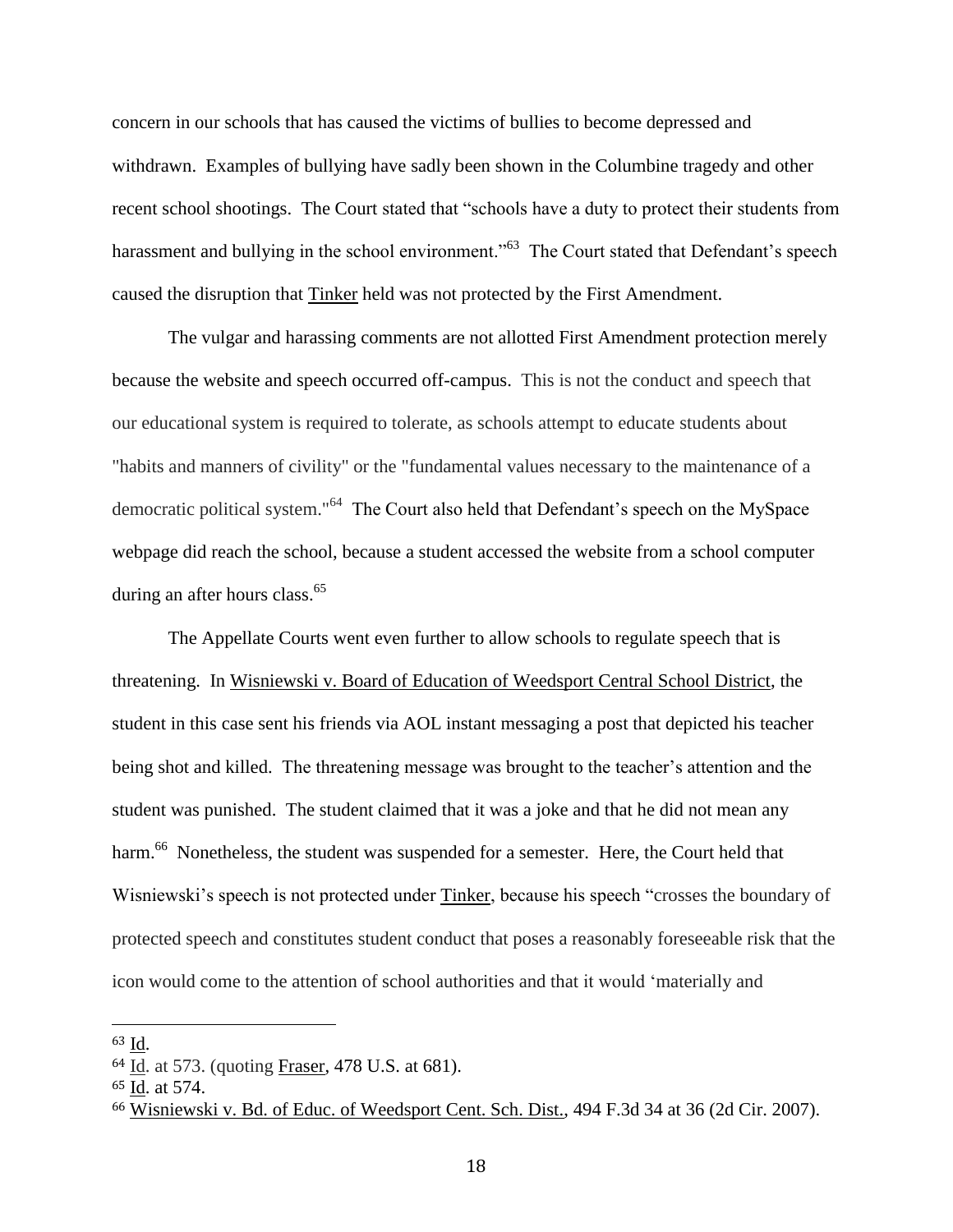substantially disrupt the work and discipline of the school'."<sup>67</sup> In Wisniewski, the Court held that a student's First Amendment rights are not protected when the online off-campus speech is used to threaten school personnel. In addition, the student had sent this threatening image to fifteen other students.<sup>68</sup> The off-campus speech is not protected when threats are used against others. Threats are serious and should not be disregarded based on where the threat was made. This is a case where the line between First Amendment rights and threats towards others is not gray. Schools do not overreach or expand their authority to discipline students when they make threatening and harassing comments that are used to incite others and cause disruption.

In J.C. v. Beverly Hills Unified School District, a student (Plaintiff) went to a restaurant with her friends and recorded a four -minute video on her personal device where the students were talking about a fellow student.<sup>69</sup> The students were calling the victim of the video a "slut" and used profane language during the making of the video.<sup>70</sup> The Plaintiff who recorded the video then posted the recording on the YouTube website.<sup>71</sup> Approximately, fifteen students saw the video the night it was posted.<sup>72</sup> Accordingly, the video came to the attention of the school that subsequently punished Plaintiff. Plaintiff argues that her First Amendment rights were violated when she was punished for making the YouTube video and posting it on the Internet.<sup>73</sup>

l

<sup>71</sup> Id.

<sup>72</sup> Id.

<sup>67</sup> Wisniewski v. Bd. of Educ. of Weedsport Cent. Sch. Dist., 494 F.3d 34 at 39. (quoting [Tinker,](https://1.next.westlaw.com/Link/Document/FullText?findType=Y&serNum=1969132915&pubNum=708&originationContext=document&transitionType=DocumentItem&contextData=(sc.Search)) [393 U.S. at 513\).](https://1.next.westlaw.com/Link/Document/FullText?findType=Y&serNum=1969132915&pubNum=708&originationContext=document&transitionType=DocumentItem&contextData=(sc.Search)) 

<sup>68</sup> Id. at 36.

<sup>69</sup> J.C. ex rel. R.C. v. Beverly Hills Unified Sch. Dist., 711 F. Supp. 2d 1094 at 1098 (C.D. Cal. 2010).

<sup>70</sup> Id.

<sup>73</sup> J.C. ex rel. R.C. v. Beverly Hills Unified Sch. Dist., 711 F. Supp. 2d 1094 at 1100.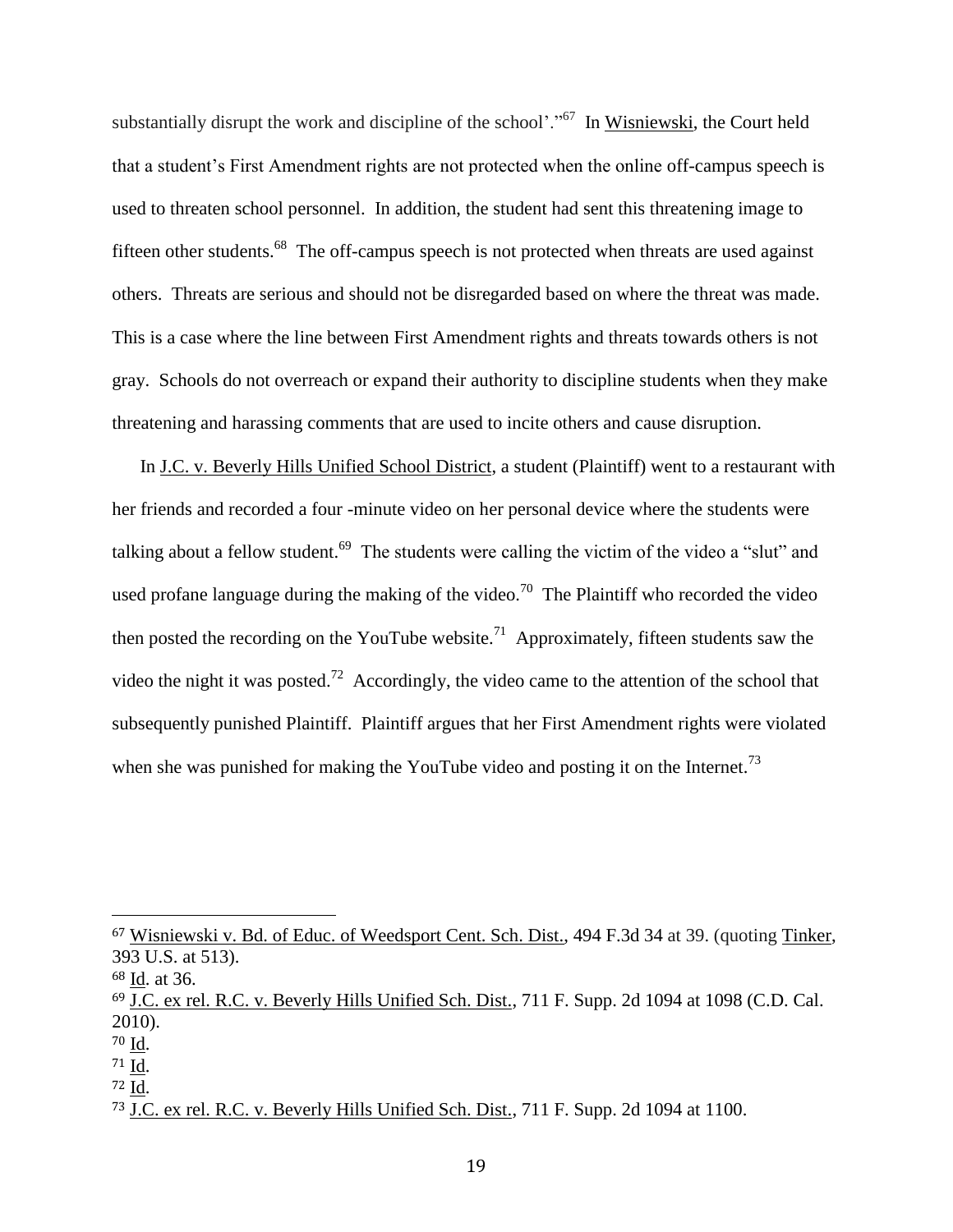The Court did not accept Plaintiff's argument that the school could not discipline her because the video was created off-campus.<sup>74</sup> The Court holds that the "geographic origin of the speech is not material."<sup>75</sup> The Second Circuit has held that "a sufficient nexus exists where it is 'reasonably foreseeable' that the speech would reach campus.<sup>76</sup> Here, the Court stated that if it were to adopt the Second Circuit's approach then the YouTube video is sufficiently connected to the school.<sup>77</sup> The Court analyzed that the video made its way onto the school grounds when the victim of the video made the school aware of the recording and that the video was viewed on school grounds.<sup>78</sup> The Internet makes it more possible that a nexus exists between off-campus and on-campus speech.<sup>79</sup> Lastly, the Court states that the "content of the video increases the foreseeability that the video would reach the school."<sup>80</sup> The students in the video called their classmate a 'slut,' 'spoiled,' and an 'ugly piece of shit'.<sup>81</sup> The Court notes that since these comments are so derogatory that it is no surprise that a parent would find out about it and report it to the school.<sup>82</sup> Therefore, the Court found that a link between the off-campus and on-campus speech existed.

However, the Court ruled that "there was no substantial disruption, or reasonably foreseeable risk of substantial disruption, of school activities as a result of the video, and thus, discipline of [J.C.] violated the First Amendment."<sup>83</sup> Consequently, Plaintiff's suspension was overruled and her constitutional rights were violated. "The Court accepts that C.C. was upset, even hysterical,

<sup>78</sup> Id.

- <sup>79</sup> Id.
- <sup>80</sup> Id. <sup>81</sup> Id.
- <sup>82</sup> Id.

<sup>74</sup> Id. at 1107.

<sup>75</sup> Id. at 1108.

<sup>76</sup> Id. at 1107.

<sup>77</sup> Id. at 1108.

<sup>83</sup> J.C. ex rel. R.C. v. Beverly Hills Unified Sch. Dist., 711 F. Supp. 2d 1094 at 1108.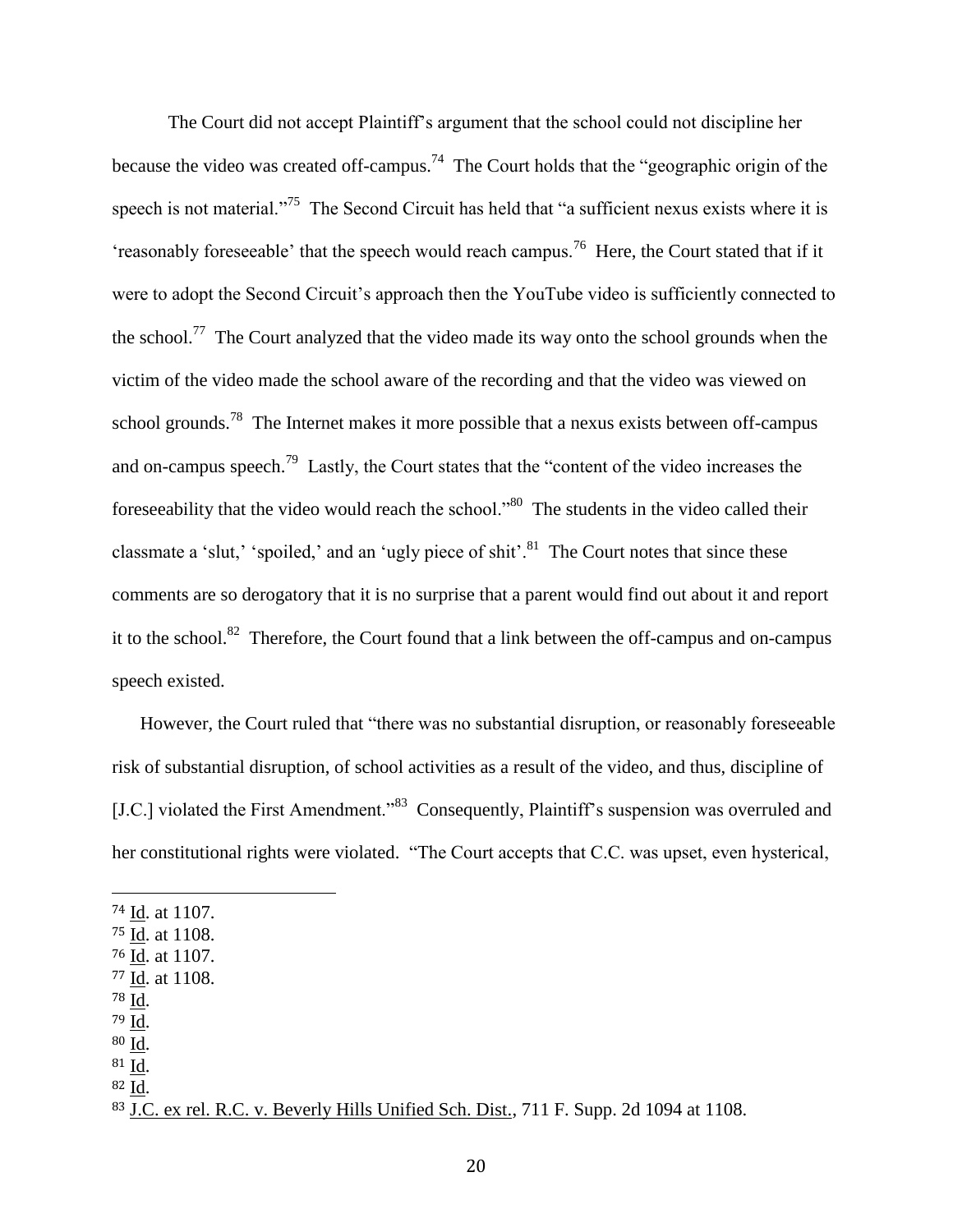about the YouTube video, and that the School's only goal was to console C.C. and to resolve the situation as quickly as possible. Unfortunately for the School, good intentions do not suffice here."<sup>84</sup> This school's authority to punish a student for off-campus speech was not upheld and they could not regulate any speech that causes harm to another. "The Court is not aware of any authority . . . that extends the Tinker rights of others prong so far as to hold that a school may regulate any speech that may cause some emotional harm to a student. This Court declines to be the first."<sup>85</sup> This Court refused to consider the emotional harm that the victim of the video suffered.

This case may have been decided differently if the Kowalski court heard the matter. This video was posted for the general public to see. As in the Kowalski, the student was ridiculed and humiliated on the Internet. In Kowalski, the student violated the student code of conduct. Furthermore, the webpage was found to harass and bully a student. In J.C. v Beverly Hills, the Plaintiff is blatantly harassing and bullying a fellow student. This court has set a terrible precedence that allows students to post YouTube videos degrading their fellow classmates without being reprimanded. Perhaps this court would have decided differently if the school had a stronger and clearer code of conduct.

Suicides have been linked to Cyber bullying even though nothing definitive has been established. The suicide rate of teenagers who are victims of cyber bullies has grown over the past few years. The Cyber Bullying research Center found that one in five middle-school students have been victims of cyber bullying.<sup>86</sup> Tyler Clementi was an 18-year-old Rutgers University student who killed himself after discovering that his roommate, Dharun Ravi, had

<sup>84</sup> Id. at 1122.

<sup>85</sup> Id. at 1123.

<sup>86</sup> Jan Hoffman, Online Bullies Pull Schools Into the Fray, N.Y. Times, June 27, 2010.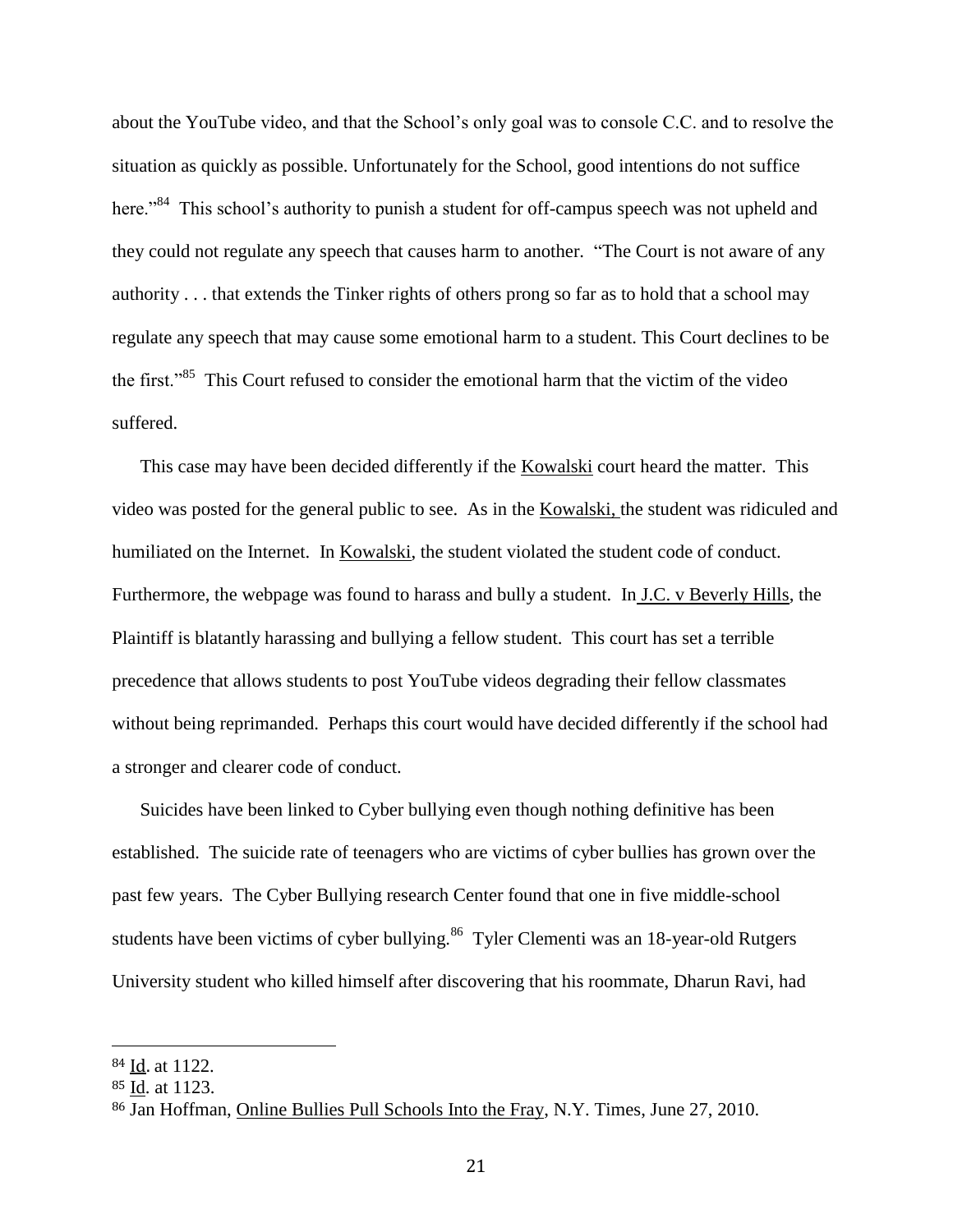secretly recorded him. Tyler was in their dorm room engaged in a private moment with another man. Mr. Ravi recorded the private moment on the Internet and told his friends to watch the video. This young man had his personal life posted online without his knowledge, which devastated him to the point where he took his own life. Mr. Ravi was charged, prosecuted and found guilty of many counts including bias intimidation. What is baffling is that the jury did not find that Mr. Ravi intended to intimidate Tyler on the first night that he recorded him. Mr. Ravi was not acting like an immature kid. He was a college student who appeared to understand what he was doing. Mr. Ravi purposely and knowingly set up his webcam to record Tyler and then posted it online. This act is at the core of what intimidation and cyber bullying means. When a person invades another's personal life and uses it to harm them. Nonetheless, the jury concluded that Tyler had reason to believe that he was targeted because he was gay. As a result, "the jury found that Mr. Ravi had known Mr. Clementi would feel intimidated by his actions."<sup>87</sup> I am left to wonder if Mr. Ravi would have received the same media attention and if he would have faced the same prosecutorial charges if Tyler did not commit suicide. Based on the cases cited in this paper, it is unclear if Rutgers University would have had the authority to discipline Mr. Ravi or if he would have received the same punishment.

Tragically, Tyler is not the only young person to take their own lives when becoming victims of cyber bullies. It is so easy to attack and ridicule a person over a social media webpage. It is hard to believe that cyber bullying has grown even worse, because more and more teenagers mistake humor for criminal activity. Audrie Pott was a 15-year-old high school student who was assaulted by three boys at a party. Audrie was intoxicated and unconscious when the assault took place. As if this young girl did not suffer enough, one of the boys took a picture of the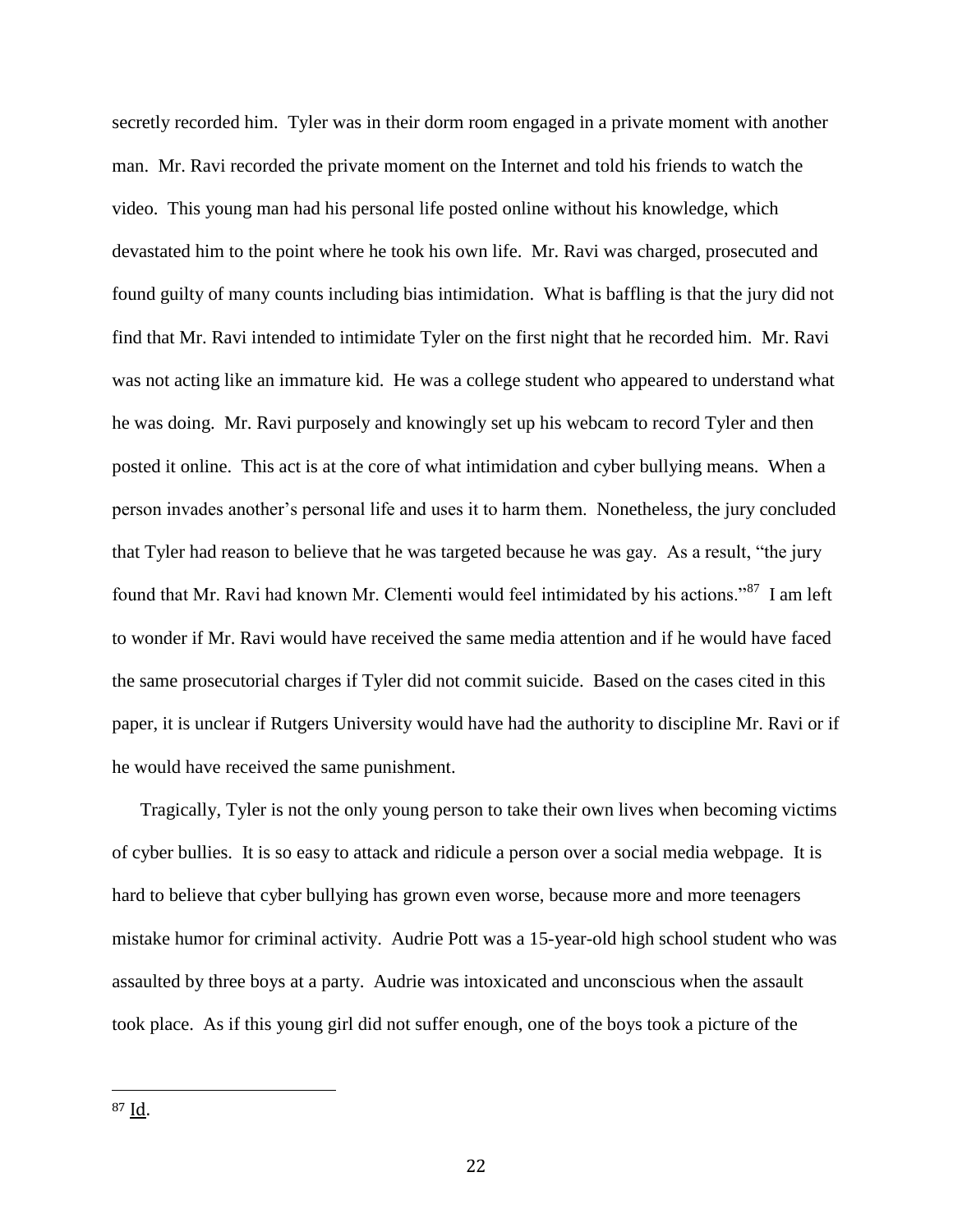attack and circulated the photograph among Pott's classmates. Audrie wrote on her Facebook page that it was the "worst day ever," "The whole school knows," and "My life is like ruined now."<sup>88</sup> It is not easy being a teenager and trying to be accepted can be emotionally taxing on any child. I cannot imagine how Audrie felt the moment she saw that not only was she assaulted but that her attack was photographed and sent to her friends and classmates. Like Tyler, Audrie was a victim of cyber bullying. Cyber bullies are using their social media networks and computers to intimidate and threaten those in a weaker position. Cyber bullying has created this new power that is difficult to control or monitor.

Our community has lost another young life over something that could have been prevented. Social media does not come with a warning label. This paper is not meant to address the sexual assault that was committed, but the fact that the attack was posted online for the world to see. Are teenagers really incapable of understanding that it is unacceptable to post pictures of a girl who was assaulted? Tyler and Audrie were forced into a weak position and taken advantage of. Cyber bullies turned their lives and circumstances into a laughing matter. Cyber bullying is a special case, because it can happen anonymously to anyone.

## **VI.Towards a Meaningful Legislative Response to Cyber Bullying and Protecting Students' Off-Campus Speech**

Cyber bullying is a growing epidemic. Technology makes it possible to record and post a video in mere seconds. Speech that is meant to harass and degrade others should not be protected when it substantially disrupts the school and invades the victim's rights. Schools certainly do overstep the boundaries of speech that is constitutionally permitted, but a better standard needs to be developed. Educators have a tremendous amount of responsibilities that

<sup>88</sup> Sasha Goldstein, Audrie Pott's family calls for 'serious consequences' for the 3 teen boys charged in the sexual assault that led to her suicide, New York Daily News, April 15, 2013.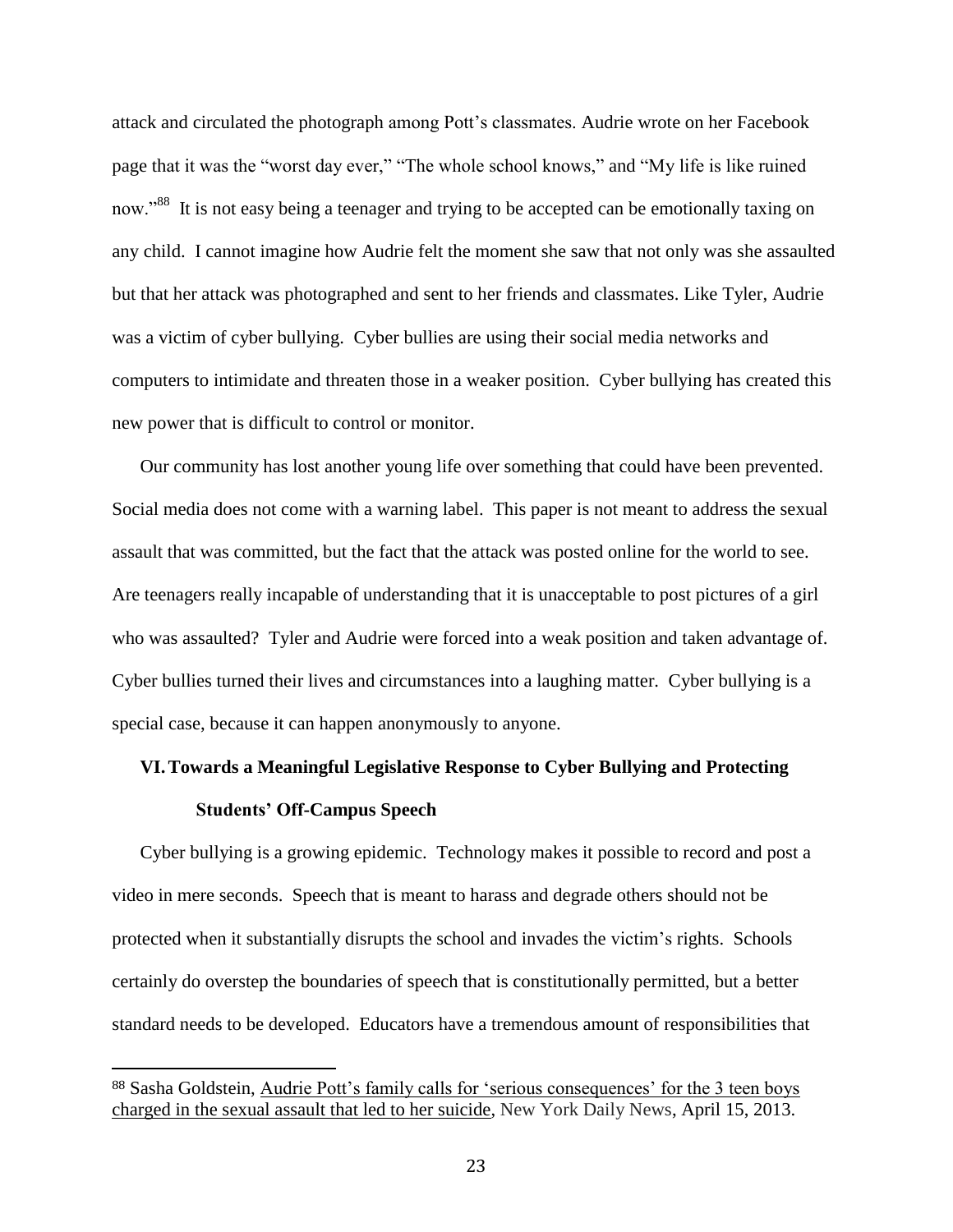continue to accumulate as new issues arise. The courts need to clearly decide what the schools can and should be doing to protect their students from offensive speech committed off-campus.

Furthermore, schools cannot be given these responsibilities without being provided the resources and funds to implement the new rules and policies. It is clear that students need to be instructed on how to use social media and what is appropriate. Parents certainly need to be proactive and monitor what their children do on the Internet, however not all parents are able or even capable of understanding the effects of social media. Schools need to work with parents to combat the problem of student harassment.

States have begun to take action since the growing number of children suicides occurring in our elementary and high schools. Bullying is no longer confined to a single moment or writing on the bathroom wall. Those forms of bullying and harassment can be washed off the walls, but the emotional toll that it puts on young victims does not easily disappear. Nevertheless, the Internet and information super highway makes it even easier to harass with a click of a button and that single moment lasts longer and reaches more people. As a result, states have passed laws requiring anti-bullying policies in the public school system.

The New Jersey Legislature passed the ["Anti-Bullying Bill of Rights Act,](http://www.njleg.state.nj.us/2010/Bills/AL10/122_.PDF)" which states that the definition of "harassment, intimidation or bullying" is to:

provide that an incident must either substantially disrupt or interfere with the orderly operation of the school or the rights of other students; and to add additional criteria to the definition - the creation of a hostile educational environment for the student by interfering with a student's education or by severely or pervasively causing physical or emotional harm to the student.<sup>89</sup>

<sup>89</sup> N.J.S.A. 18A:37-13.2.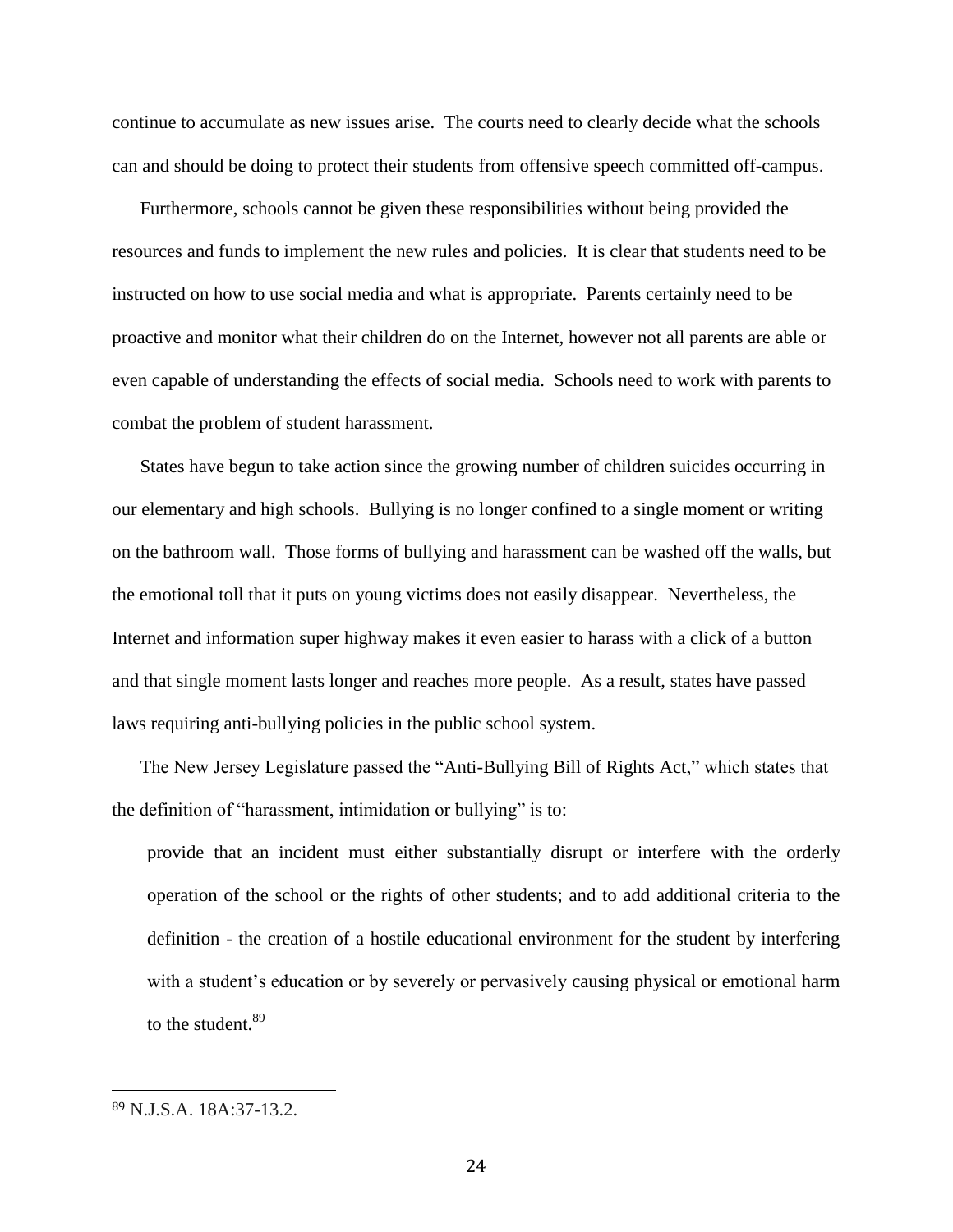In addition, this New Jersey bill also requires that school administrators respond to harassment, intimidation, or bullying that occurs "off school grounds."<sup>90</sup> Therefore, states such as New Jersey are taking this serious issue into their own hands and passing laws that do violate students First Amendment rights. However, it is difficult to argue that what the legislature is doing is wrong. Students in the aforementioned cases who created YouTube videos that insulted a fellow student would have been in violation of New Jersey's Anti-bullying statute, because the legislature extended a school's arm to reach off-campus speech. New Jersey is walking a fine line here, because in the goal of combating bullying in public schools across this State, the First Amendment is becoming less important. The Legislature is essentially trying to protect students from their selves.

The New Jersey legislators applied the Tinker substantial disruption standard to this bill. However, what constitutes disruption that warrants discipline? There is no clear rule that outlines this issue. The lower courts have based their decisions relying on the three major cases that set the guidelines for addressing First Amendment student speech rights. Tinker, Fraser and Hazelwood helped set the stage for determining the schools authority to punish student speech. However, none of these cases or any other Supreme Court case guides the States or lower courts on off-campus speech.

Off-campus speech is still a gray area, which causes schools to wrongfully discipline students and violate their First Amendment rights. In Saxe v. State College Area School District, the majority held that a Pennsylvania school district's anti-bullying policy was unconstitutional, because it was boundless. <sup>91</sup> The Court states, "its strictures presumably apply whether the harassment occurs in a school sponsored assembly, in the classroom, in the hall between classes,

<sup>90</sup> Id.

<sup>91</sup> Saxe v. State Coll. Area Sch. Dist., 240 F.3d 200 at 214.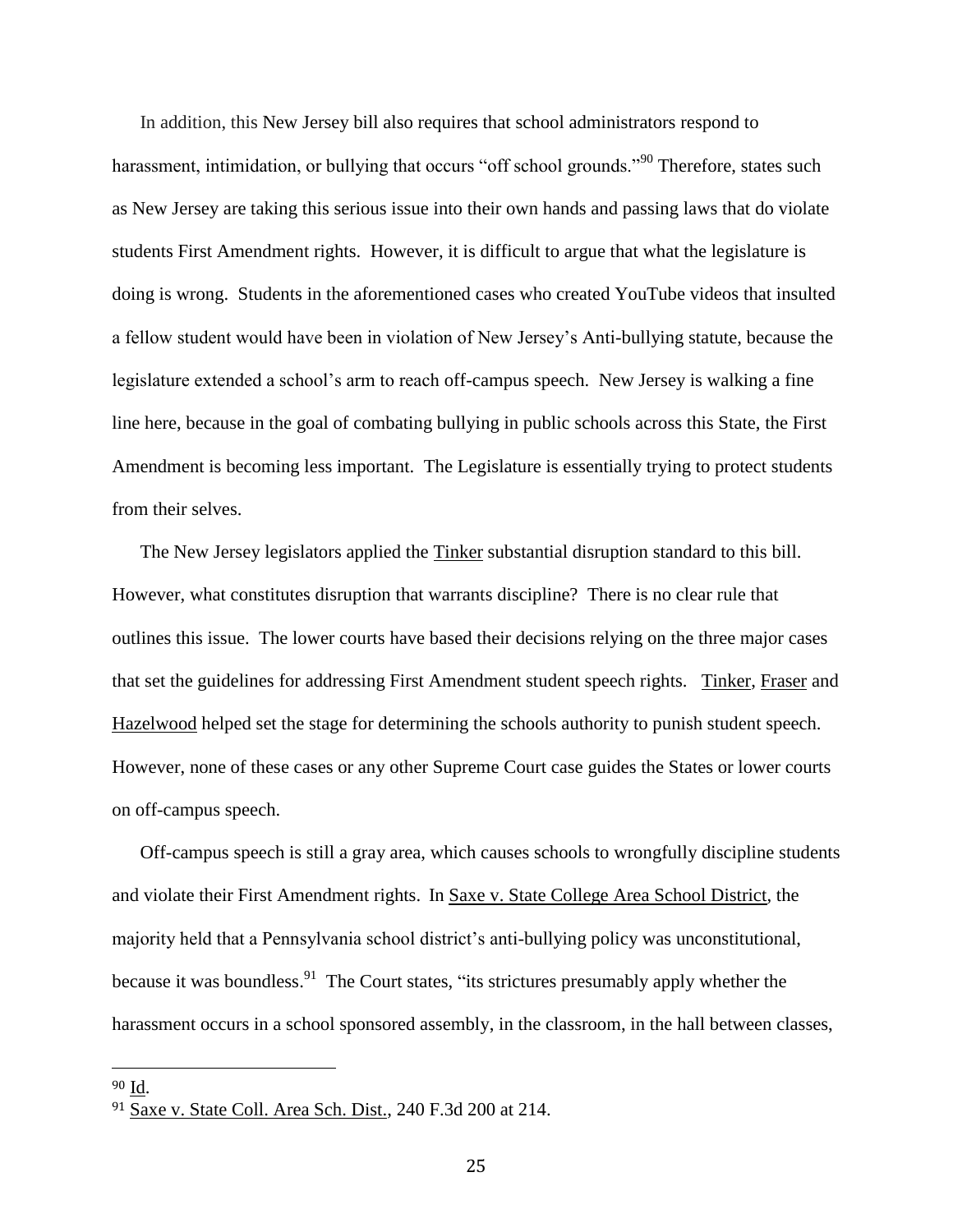or in a playground or athletic facility".<sup>92</sup> In <u>Saxe</u>, the majority found that the policy exceeded the limits set in Hazelwood, because "it also sweeps in private student speech that merely 'happens to occur on the school premises'."<sup>93</sup> The policy was considered overbroad, but it also "ignores" Tinker' s requirement that a school must reasonably believe that speech will cause actual, material disruption before prohibiting it".<sup>94</sup> The spirit behind this policy is admirable, however if a statute is going to pass constitutional muster then it must be specific. Tinker has not been overruled, as such First Amendment rights do not stop at the schoolhouse gates.

### **VII. A legal standard for the Courts that will work to counter the bullying problem without violating constitutional rights**

I propose that courts expand the Tinker standard when matters arise regarding student relations. The two prongs of Tinker outline the foundation of the law that must be applied to student First Amendment cases. To uphold the schools decision to discipline a students offensive speech there should be a connection between the off-campus speech and the school. The two prongs of Tinker need to be supplemented with other requirements that will protect students from abuse and harassment, yet not infringe on First Amendment rights of others.

The legal standard that should be implemented to combat cyber bullying without invading on First Amendment rights is to list what specific acts are not permissible when directed at students or faculty. Hate speech, words used to degrade and humiliate students should not be afforded First Amendment protection. The offensive videos, words and pictures do not contribute to the marketplace of ideas. The students committing theses horrendous acts are using social media

<sup>92</sup> Id. at 216.

<sup>93</sup> Id. (quoting [Hazelwood, 484 U.S. at 271\)](https://a.next.westlaw.com/Link/Document/FullText?findType=Y&serNum=1988007755&pubNum=708&originationContext=document&transitionType=DocumentItem&contextData=(sc.UserEnteredCitation)).

<sup>94</sup> Id. at 217.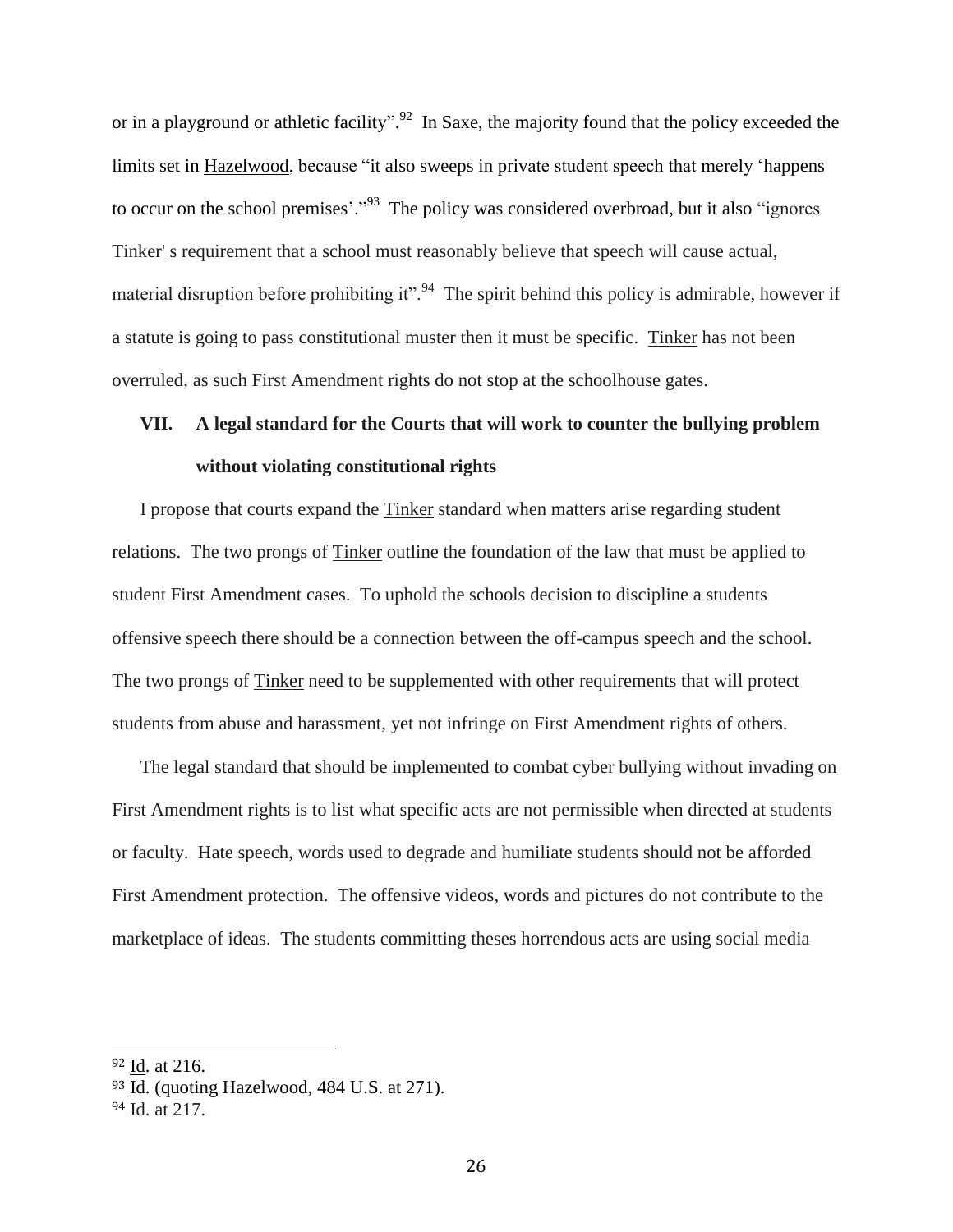networks as tools to intimidate others. This form of reprehensible behavior cannot be justified and defended.

The new legal standard that should be added to **Tinker** should include student speech that causes the victim humiliation and distress. A student suffers emotionally when a reasonable person would feel that their reputations were ruined and are made to feel weak and intimidated. Audrie Pott's wrote on Facebook that her life was ruined when those photographs of her assaulted were posted for her classmates to see. People's feelings and emotions are not a science. A school should have the authority to punish and prevent the escalation of cyber bullying and other offenses committed off-campus for at least the duration of student's educational beginnings from elementary school through high school. Parents and guardians need to work with the schools to assist in the growth and development of their children. Schools across the United States have established a zero tolerance policy when dealing with bullying.

Students are punished when they bully others on school premises, but courts are undecided about the prospect of upholding school discipline of off-campus speech that amounts to cyber bullying. On-campus bullying and off-campus cyber bullying accomplishes the same goal, which is to tease and intimidate others. Nevertheless, cyber bullying has lasting effects, because it can be communicated to many more people throughout the school and community. We cannot let atrocious behavior hide behind the positive force of the Constitution.

#### **VIII. Conclusion**

Lower courts have not been guided by one rule that can consistently be applied across the board. Indeed, every case is different. Nonetheless, schools should regulate student speech in the age of social media even when it occurs outside the schoolhouse gates. Students are mercilessly terrorized over the Internet. This form of speech cannot take comfort in First

27